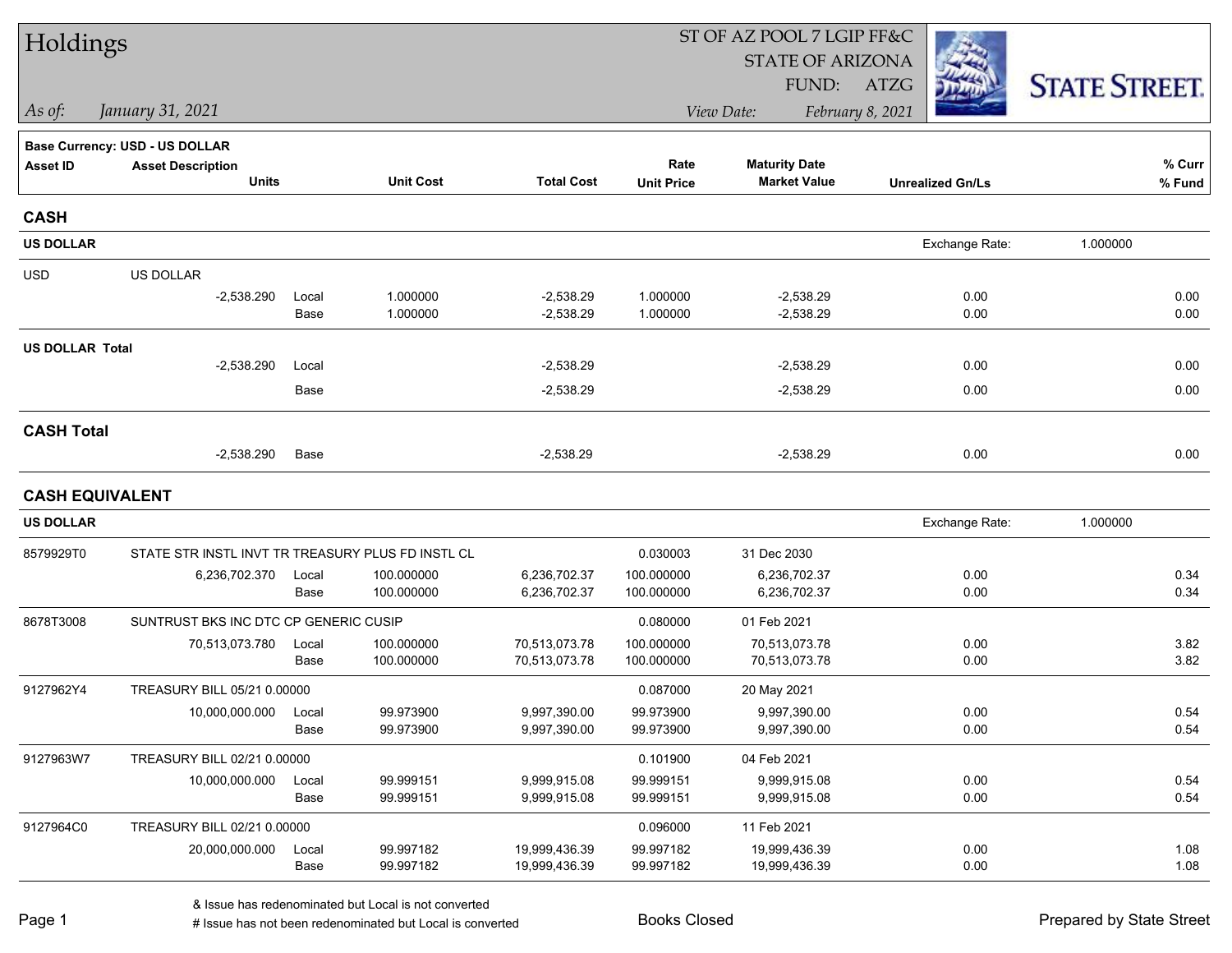| Holdings        |                                   |       |                  | ST OF AZ POOL 7 LGIP FF&C |                           |                                             |                         |                      |  |
|-----------------|-----------------------------------|-------|------------------|---------------------------|---------------------------|---------------------------------------------|-------------------------|----------------------|--|
|                 |                                   |       |                  |                           |                           | <b>STATE OF ARIZONA</b>                     |                         |                      |  |
|                 |                                   |       |                  |                           |                           | FUND:                                       | <b>ATZG</b>             | <b>STATE STREET.</b> |  |
| As of:          | January 31, 2021                  |       |                  |                           |                           | View Date:                                  | February 8, 2021        |                      |  |
|                 |                                   |       |                  |                           |                           |                                             |                         |                      |  |
|                 | Base Currency: USD - US DOLLAR    |       |                  |                           |                           |                                             |                         |                      |  |
| <b>Asset ID</b> | <b>Asset Description</b><br>Units |       | <b>Unit Cost</b> | <b>Total Cost</b>         | Rate<br><b>Unit Price</b> | <b>Maturity Date</b><br><b>Market Value</b> | <b>Unrealized Gn/Ls</b> | % Curr<br>$%$ Fund   |  |
|                 | TREASURY BILL 02/21 0.00000       |       |                  |                           |                           |                                             |                         |                      |  |
| 9127964D8       | 30,000,000.000                    | Local | 99.995813        | 29,998,743.88             | 0.080000<br>99.995813     | 18 Feb 2021<br>29,998,743.88                | 0.00                    | 1.63                 |  |
|                 |                                   | Base  | 99.995813        | 29,998,743.88             | 99.995813                 | 29,998,743.88                               | 0.00                    | 1.63                 |  |
| 9127964F3       | TREASURY BILL 03/21 0.00000       |       |                  |                           | 0.075000                  | 04 Mar 2021                                 |                         |                      |  |
|                 | 30,000,000.000                    | Local | 99.992738        | 29,997,821.40             | 99.992738                 | 29,997,821.40                               | 0.00                    | 1.63                 |  |
|                 |                                   | Base  | 99.992738        | 29,997,821.40             | 99.992738                 | 29,997,821.40                               | 0.00                    | 1.63                 |  |
| 9127964M8       | TREASURY BILL 03/21 0.00000       |       |                  |                           | 0.101300                  | 11 Mar 2021                                 |                         |                      |  |
|                 | 20,000,000.000                    | Local | 99.988320        | 19,997,664.05             | 99.988320                 | 19,997,664.05                               | 0.00                    | 1.08                 |  |
|                 |                                   | Base  | 99.988320        | 19,997,664.05             | 99.988320                 | 19,997,664.05                               | 0.00                    | 1.08                 |  |
| 9127964N6       | TREASURY BILL 03/21 0.00000       |       |                  |                           | 0.073000                  | 18 Mar 2021                                 |                         |                      |  |
|                 | 20,000,000.000                    | Local | 99.989413        | 19,997,882.50             | 99.989413                 | 19,997,882.50                               | 0.00                    | 1.08                 |  |
|                 |                                   | Base  | 99.989413        | 19,997,882.50             | 99.989413                 | 19,997,882.50                               | 0.00                    | 1.08                 |  |
| 9127964P1       | TREASURY BILL 04/21 0.00000       |       |                  |                           | 0.078900                  | 01 Apr 2021                                 |                         |                      |  |
|                 | 10,000,000.000                    | Local | 99.987069        | 9,998,706.92              | 99.987069                 | 9,998,706.92                                | 0.00                    | 0.54                 |  |
|                 |                                   | Base  | 99.987069        | 9,998,706.92              | 99.987069                 | 9,998,706.92                                | 0.00                    | 0.54                 |  |
| 9127965A3       | TREASURY BILL 05/21 0.00000       |       |                  |                           | 0.087500                  | 06 May 2021                                 |                         |                      |  |
|                 | 20,000,000.000                    | Local | 99.977153        | 19,995,430.56             | 99.977153                 | 19,995,430.56                               | 0.00                    | 1.08                 |  |
|                 |                                   | Base  | 99.977153        | 19,995,430.56             | 99.977153                 | 19,995,430.56                               | 0.00                    | 1.08                 |  |
| 912796A25       | TREASURY BILL 05/21 0.00000       |       |                  |                           | 0.087500                  | 13 May 2021                                 |                         |                      |  |
|                 | 10,000,000.000                    | Local | 99.975451        | 9,997,545.14              | 99.975451                 | 9,997,545.14                                | 0.00                    | 0.54                 |  |
|                 |                                   | Base  | 99.975451        | 9,997,545.14              | 99.975451                 | 9,997,545.14                                | 0.00                    | 0.54                 |  |
| 912796A33       | TREASURY BILL 05/21 0.00000       |       |                  |                           | 0.082000                  | 27 May 2021                                 |                         |                      |  |
|                 | 10,000,000.000                    | Local | 99.973806        | 9,997,380.55              | 99.973806                 | 9,997,380.55                                | 0.00                    | 0.54                 |  |
|                 |                                   | Base  | 99.973806        | 9,997,380.55              | 99.973806                 | 9,997,380.55                                | 0.00                    | 0.54                 |  |
| 912796B73       | TREASURY BILL 02/21 0.00000       |       |                  |                           | 0.087500                  | 09 Feb 2021                                 |                         |                      |  |
|                 | 30,000,000.000                    | Local | 99.998278        | 29,999,483.34             | 99.998278                 | 29,999,483.34                               | 0.00                    | 1.63                 |  |
|                 |                                   | Base  | 99.998278        | 29,999,483.34             | 99.998278                 | 29,999,483.34                               | 0.00                    | 1.63                 |  |
| 912796C23       | TREASURY BILL 03/21 0.00000       |       |                  |                           | 0.077500                  | 02 Mar 2021                                 |                         |                      |  |
|                 | 30,000,000.000                    | Local | 99.993636        | 29,998,090.83             | 99.993636                 | 29,998,090.83                               | 0.00                    | 1.63                 |  |
|                 |                                   | Base  | 99.993636        | 29,998,090.83             | 99.993636                 | 29,998,090.83                               | 0.00                    | 1.63                 |  |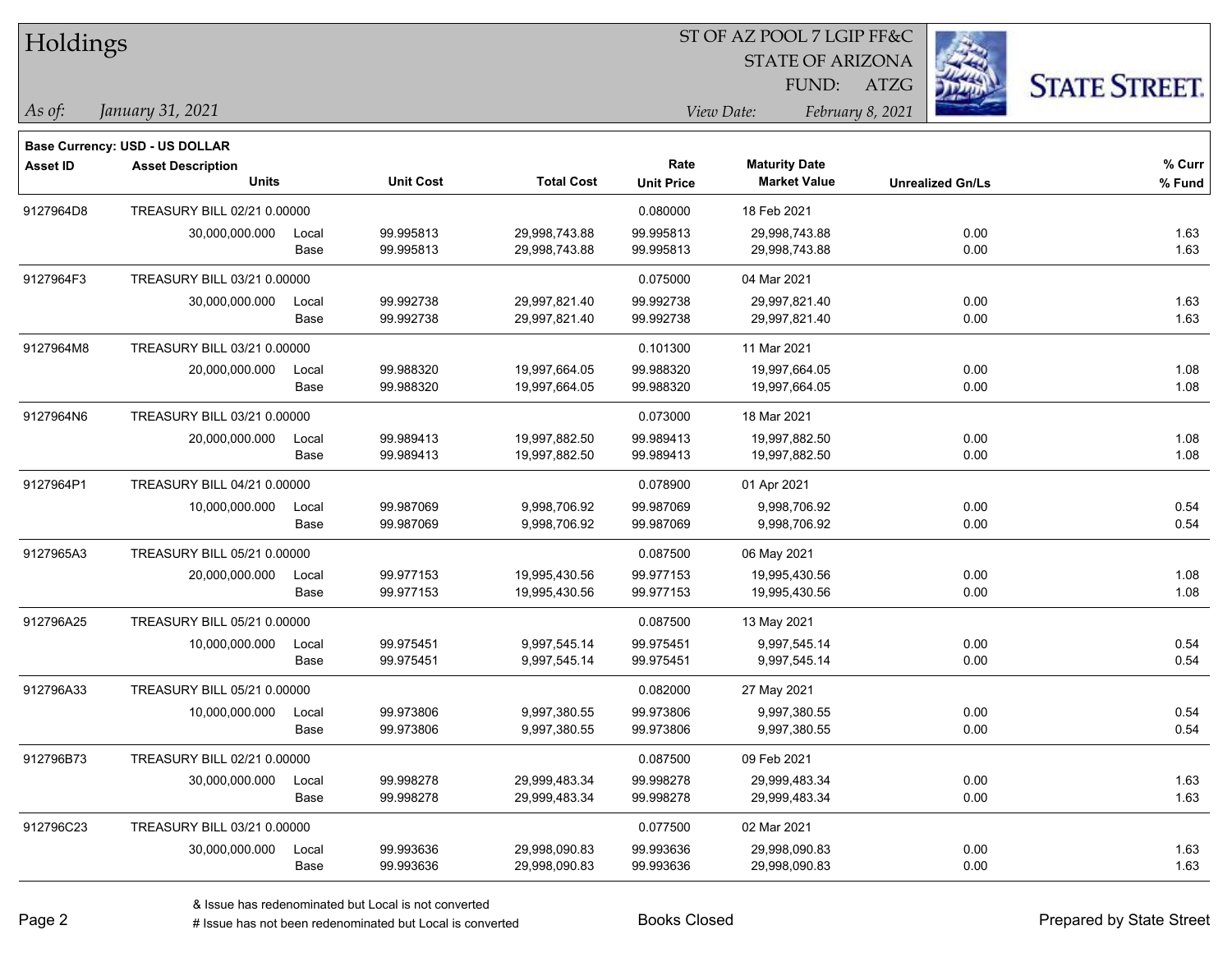| Ż.<br><b>STATE OF ARIZONA</b><br><b>STATE STREET.</b><br>FUND:<br>ATZG<br>January 31, 2021<br>View Date:<br>February 8, 2021<br>As of:<br><b>Base Currency: USD - US DOLLAR</b><br>$%$ Curr<br><b>Maturity Date</b><br>Rate<br><b>Asset ID</b><br><b>Asset Description</b><br><b>Units</b><br><b>Total Cost</b><br><b>Unit Cost</b><br><b>Market Value</b><br>% Fund<br><b>Unit Price</b><br><b>Unrealized Gn/Ls</b><br>TREASURY BILL 02/21 0.00000<br>0.167500<br>25 Feb 2021<br>99.988833<br>10,000,000.000<br>99.988833<br>9,998,883.33<br>9,998,883.33<br>0.00<br>0.54<br>Local<br>99.988833<br>0.54<br>Base<br>9,998,883.33<br>99.988833<br>9,998,883.33<br>0.00<br>BMO TRIPARTY MTGE CLAS/ISIT/RTRP MATU//20121224<br>0.080000<br>01 Feb 2021<br>100.000000<br>0.00<br>1.63<br>30,000,000.000<br>100.000000<br>30,000,000.00<br>30,000,000.00<br>Local<br>1.63<br>100.000000<br>30,000,000.00<br>100.000000<br>30,000,000.00<br>0.00<br>Base<br>AMHERST PIERPONT 04/15 VAR<br>0.080000<br>04 Feb 2021<br>100.000000<br>30,000,000.00<br>0.00<br>1.63<br>30,000,000.000<br>30,000,000.00<br>100.000000<br>Local<br>1.63<br>Base<br>100.000000<br>0.00<br>100.000000<br>30,000,000.00<br>30,000,000.00<br>AMHERST PIERPONT 04/15 VAR<br>0.080000<br>09 Feb 2021<br>1.63<br>30,000,000.000<br>100.000000<br>30,000,000.00<br>100.000000<br>30,000,000.00<br>0.00<br>Local<br>1.63<br>Base<br>100.000000<br>30,000,000.00<br>100.000000<br>30,000,000.00<br>0.00<br>RBC CAPITAL MARKETS REPO 04/16 VAR<br>0.080000<br>12 Feb 2021<br>0.00<br>2.71<br>50,000,000.000<br>100.000000<br>50,000,000.00<br>100.000000<br>50,000,000.00<br>Local<br>2.71<br>100.000000<br>100.000000<br>50,000,000.00<br>0.00<br>Base<br>50,000,000.00<br><b>WESTERN ALLIANCE BANK</b><br>0.200000<br>24 Jun 2021<br>100.000000<br>10,000,000.00<br>0.00<br>0.54<br>10,000,000.000<br>Local<br>10,000,000.00<br>100.000000<br>0.54<br>Base<br>100.000000<br>10,000,000.00<br>0.00<br>100.000000<br>10,000,000.00<br>DAIWA CAPITAL MARKETS REPO<br>0.050000<br>01 Feb 2021<br>0.17<br>3,152,538.140<br>100.000000<br>3,152,538.14<br>100.000000<br>3,152,538.14<br>0.00<br>Local<br>0.17<br>Base<br>100.000000<br>3, 152, 538. 14<br>100.000000<br>3,152,538.14<br>0.00<br><b>BANK OF AMERICA REPO</b><br>0.040000<br>01 Feb 2021<br>0.00<br>1.80<br>33,148,374.880<br>100.000000<br>33, 148, 374.88<br>100.000000<br>33, 148, 374.88<br>Local<br>1.80<br>0.00<br>Base<br>100.000000<br>33,148,374.88<br>100.000000<br>33,148,374.88<br>ALLIANCE BANK OF ARIZONA MONEY<br>0.050000<br>01 Feb 2021<br>0.00<br>0.00<br>2,535.700<br>100.000000<br>2,535.70<br>100.000000<br>2,535.70<br>Local<br>0.00<br>Base<br>100.000000<br>2,535.70<br>100.000000<br>2,535.70<br>0.00<br>MITSUBISHI UFJ REPO<br>0.040000<br>01 Feb 2021<br>0.00<br>125,000,000.000<br>100.000000<br>125,000,000.00<br>100.000000<br>125,000,000.00<br>6.77<br>Local<br>0.00<br>6.77<br>Base<br>100.000000<br>125,000,000.00<br>100.000000<br>125,000,000.00 | <b>Holdings</b> |  |  | 51 OF AZ POOL 7 LGIP FF&C |  |  |
|----------------------------------------------------------------------------------------------------------------------------------------------------------------------------------------------------------------------------------------------------------------------------------------------------------------------------------------------------------------------------------------------------------------------------------------------------------------------------------------------------------------------------------------------------------------------------------------------------------------------------------------------------------------------------------------------------------------------------------------------------------------------------------------------------------------------------------------------------------------------------------------------------------------------------------------------------------------------------------------------------------------------------------------------------------------------------------------------------------------------------------------------------------------------------------------------------------------------------------------------------------------------------------------------------------------------------------------------------------------------------------------------------------------------------------------------------------------------------------------------------------------------------------------------------------------------------------------------------------------------------------------------------------------------------------------------------------------------------------------------------------------------------------------------------------------------------------------------------------------------------------------------------------------------------------------------------------------------------------------------------------------------------------------------------------------------------------------------------------------------------------------------------------------------------------------------------------------------------------------------------------------------------------------------------------------------------------------------------------------------------------------------------------------------------------------------------------------------------------------------------------------------------------------------------------------------------------------------------------------------------------------------------------------------------------------------------------------------------------------------------------------------------------------------------------------------------------------------------------------------------------------------------------------------------------------------------------------------------------------------------------|-----------------|--|--|---------------------------|--|--|
|                                                                                                                                                                                                                                                                                                                                                                                                                                                                                                                                                                                                                                                                                                                                                                                                                                                                                                                                                                                                                                                                                                                                                                                                                                                                                                                                                                                                                                                                                                                                                                                                                                                                                                                                                                                                                                                                                                                                                                                                                                                                                                                                                                                                                                                                                                                                                                                                                                                                                                                                                                                                                                                                                                                                                                                                                                                                                                                                                                                                          |                 |  |  |                           |  |  |
|                                                                                                                                                                                                                                                                                                                                                                                                                                                                                                                                                                                                                                                                                                                                                                                                                                                                                                                                                                                                                                                                                                                                                                                                                                                                                                                                                                                                                                                                                                                                                                                                                                                                                                                                                                                                                                                                                                                                                                                                                                                                                                                                                                                                                                                                                                                                                                                                                                                                                                                                                                                                                                                                                                                                                                                                                                                                                                                                                                                                          |                 |  |  |                           |  |  |
|                                                                                                                                                                                                                                                                                                                                                                                                                                                                                                                                                                                                                                                                                                                                                                                                                                                                                                                                                                                                                                                                                                                                                                                                                                                                                                                                                                                                                                                                                                                                                                                                                                                                                                                                                                                                                                                                                                                                                                                                                                                                                                                                                                                                                                                                                                                                                                                                                                                                                                                                                                                                                                                                                                                                                                                                                                                                                                                                                                                                          |                 |  |  |                           |  |  |
|                                                                                                                                                                                                                                                                                                                                                                                                                                                                                                                                                                                                                                                                                                                                                                                                                                                                                                                                                                                                                                                                                                                                                                                                                                                                                                                                                                                                                                                                                                                                                                                                                                                                                                                                                                                                                                                                                                                                                                                                                                                                                                                                                                                                                                                                                                                                                                                                                                                                                                                                                                                                                                                                                                                                                                                                                                                                                                                                                                                                          |                 |  |  |                           |  |  |
|                                                                                                                                                                                                                                                                                                                                                                                                                                                                                                                                                                                                                                                                                                                                                                                                                                                                                                                                                                                                                                                                                                                                                                                                                                                                                                                                                                                                                                                                                                                                                                                                                                                                                                                                                                                                                                                                                                                                                                                                                                                                                                                                                                                                                                                                                                                                                                                                                                                                                                                                                                                                                                                                                                                                                                                                                                                                                                                                                                                                          |                 |  |  |                           |  |  |
|                                                                                                                                                                                                                                                                                                                                                                                                                                                                                                                                                                                                                                                                                                                                                                                                                                                                                                                                                                                                                                                                                                                                                                                                                                                                                                                                                                                                                                                                                                                                                                                                                                                                                                                                                                                                                                                                                                                                                                                                                                                                                                                                                                                                                                                                                                                                                                                                                                                                                                                                                                                                                                                                                                                                                                                                                                                                                                                                                                                                          |                 |  |  |                           |  |  |
|                                                                                                                                                                                                                                                                                                                                                                                                                                                                                                                                                                                                                                                                                                                                                                                                                                                                                                                                                                                                                                                                                                                                                                                                                                                                                                                                                                                                                                                                                                                                                                                                                                                                                                                                                                                                                                                                                                                                                                                                                                                                                                                                                                                                                                                                                                                                                                                                                                                                                                                                                                                                                                                                                                                                                                                                                                                                                                                                                                                                          | 912796XE4       |  |  |                           |  |  |
|                                                                                                                                                                                                                                                                                                                                                                                                                                                                                                                                                                                                                                                                                                                                                                                                                                                                                                                                                                                                                                                                                                                                                                                                                                                                                                                                                                                                                                                                                                                                                                                                                                                                                                                                                                                                                                                                                                                                                                                                                                                                                                                                                                                                                                                                                                                                                                                                                                                                                                                                                                                                                                                                                                                                                                                                                                                                                                                                                                                                          |                 |  |  |                           |  |  |
|                                                                                                                                                                                                                                                                                                                                                                                                                                                                                                                                                                                                                                                                                                                                                                                                                                                                                                                                                                                                                                                                                                                                                                                                                                                                                                                                                                                                                                                                                                                                                                                                                                                                                                                                                                                                                                                                                                                                                                                                                                                                                                                                                                                                                                                                                                                                                                                                                                                                                                                                                                                                                                                                                                                                                                                                                                                                                                                                                                                                          |                 |  |  |                           |  |  |
|                                                                                                                                                                                                                                                                                                                                                                                                                                                                                                                                                                                                                                                                                                                                                                                                                                                                                                                                                                                                                                                                                                                                                                                                                                                                                                                                                                                                                                                                                                                                                                                                                                                                                                                                                                                                                                                                                                                                                                                                                                                                                                                                                                                                                                                                                                                                                                                                                                                                                                                                                                                                                                                                                                                                                                                                                                                                                                                                                                                                          | 921FRK000       |  |  |                           |  |  |
|                                                                                                                                                                                                                                                                                                                                                                                                                                                                                                                                                                                                                                                                                                                                                                                                                                                                                                                                                                                                                                                                                                                                                                                                                                                                                                                                                                                                                                                                                                                                                                                                                                                                                                                                                                                                                                                                                                                                                                                                                                                                                                                                                                                                                                                                                                                                                                                                                                                                                                                                                                                                                                                                                                                                                                                                                                                                                                                                                                                                          |                 |  |  |                           |  |  |
|                                                                                                                                                                                                                                                                                                                                                                                                                                                                                                                                                                                                                                                                                                                                                                                                                                                                                                                                                                                                                                                                                                                                                                                                                                                                                                                                                                                                                                                                                                                                                                                                                                                                                                                                                                                                                                                                                                                                                                                                                                                                                                                                                                                                                                                                                                                                                                                                                                                                                                                                                                                                                                                                                                                                                                                                                                                                                                                                                                                                          |                 |  |  |                           |  |  |
|                                                                                                                                                                                                                                                                                                                                                                                                                                                                                                                                                                                                                                                                                                                                                                                                                                                                                                                                                                                                                                                                                                                                                                                                                                                                                                                                                                                                                                                                                                                                                                                                                                                                                                                                                                                                                                                                                                                                                                                                                                                                                                                                                                                                                                                                                                                                                                                                                                                                                                                                                                                                                                                                                                                                                                                                                                                                                                                                                                                                          | 926NKW009       |  |  |                           |  |  |
|                                                                                                                                                                                                                                                                                                                                                                                                                                                                                                                                                                                                                                                                                                                                                                                                                                                                                                                                                                                                                                                                                                                                                                                                                                                                                                                                                                                                                                                                                                                                                                                                                                                                                                                                                                                                                                                                                                                                                                                                                                                                                                                                                                                                                                                                                                                                                                                                                                                                                                                                                                                                                                                                                                                                                                                                                                                                                                                                                                                                          |                 |  |  |                           |  |  |
|                                                                                                                                                                                                                                                                                                                                                                                                                                                                                                                                                                                                                                                                                                                                                                                                                                                                                                                                                                                                                                                                                                                                                                                                                                                                                                                                                                                                                                                                                                                                                                                                                                                                                                                                                                                                                                                                                                                                                                                                                                                                                                                                                                                                                                                                                                                                                                                                                                                                                                                                                                                                                                                                                                                                                                                                                                                                                                                                                                                                          |                 |  |  |                           |  |  |
|                                                                                                                                                                                                                                                                                                                                                                                                                                                                                                                                                                                                                                                                                                                                                                                                                                                                                                                                                                                                                                                                                                                                                                                                                                                                                                                                                                                                                                                                                                                                                                                                                                                                                                                                                                                                                                                                                                                                                                                                                                                                                                                                                                                                                                                                                                                                                                                                                                                                                                                                                                                                                                                                                                                                                                                                                                                                                                                                                                                                          | 926NKW009       |  |  |                           |  |  |
|                                                                                                                                                                                                                                                                                                                                                                                                                                                                                                                                                                                                                                                                                                                                                                                                                                                                                                                                                                                                                                                                                                                                                                                                                                                                                                                                                                                                                                                                                                                                                                                                                                                                                                                                                                                                                                                                                                                                                                                                                                                                                                                                                                                                                                                                                                                                                                                                                                                                                                                                                                                                                                                                                                                                                                                                                                                                                                                                                                                                          |                 |  |  |                           |  |  |
|                                                                                                                                                                                                                                                                                                                                                                                                                                                                                                                                                                                                                                                                                                                                                                                                                                                                                                                                                                                                                                                                                                                                                                                                                                                                                                                                                                                                                                                                                                                                                                                                                                                                                                                                                                                                                                                                                                                                                                                                                                                                                                                                                                                                                                                                                                                                                                                                                                                                                                                                                                                                                                                                                                                                                                                                                                                                                                                                                                                                          |                 |  |  |                           |  |  |
|                                                                                                                                                                                                                                                                                                                                                                                                                                                                                                                                                                                                                                                                                                                                                                                                                                                                                                                                                                                                                                                                                                                                                                                                                                                                                                                                                                                                                                                                                                                                                                                                                                                                                                                                                                                                                                                                                                                                                                                                                                                                                                                                                                                                                                                                                                                                                                                                                                                                                                                                                                                                                                                                                                                                                                                                                                                                                                                                                                                                          | 927YHY004       |  |  |                           |  |  |
|                                                                                                                                                                                                                                                                                                                                                                                                                                                                                                                                                                                                                                                                                                                                                                                                                                                                                                                                                                                                                                                                                                                                                                                                                                                                                                                                                                                                                                                                                                                                                                                                                                                                                                                                                                                                                                                                                                                                                                                                                                                                                                                                                                                                                                                                                                                                                                                                                                                                                                                                                                                                                                                                                                                                                                                                                                                                                                                                                                                                          |                 |  |  |                           |  |  |
|                                                                                                                                                                                                                                                                                                                                                                                                                                                                                                                                                                                                                                                                                                                                                                                                                                                                                                                                                                                                                                                                                                                                                                                                                                                                                                                                                                                                                                                                                                                                                                                                                                                                                                                                                                                                                                                                                                                                                                                                                                                                                                                                                                                                                                                                                                                                                                                                                                                                                                                                                                                                                                                                                                                                                                                                                                                                                                                                                                                                          |                 |  |  |                           |  |  |
|                                                                                                                                                                                                                                                                                                                                                                                                                                                                                                                                                                                                                                                                                                                                                                                                                                                                                                                                                                                                                                                                                                                                                                                                                                                                                                                                                                                                                                                                                                                                                                                                                                                                                                                                                                                                                                                                                                                                                                                                                                                                                                                                                                                                                                                                                                                                                                                                                                                                                                                                                                                                                                                                                                                                                                                                                                                                                                                                                                                                          | 935MUR901       |  |  |                           |  |  |
|                                                                                                                                                                                                                                                                                                                                                                                                                                                                                                                                                                                                                                                                                                                                                                                                                                                                                                                                                                                                                                                                                                                                                                                                                                                                                                                                                                                                                                                                                                                                                                                                                                                                                                                                                                                                                                                                                                                                                                                                                                                                                                                                                                                                                                                                                                                                                                                                                                                                                                                                                                                                                                                                                                                                                                                                                                                                                                                                                                                                          |                 |  |  |                           |  |  |
|                                                                                                                                                                                                                                                                                                                                                                                                                                                                                                                                                                                                                                                                                                                                                                                                                                                                                                                                                                                                                                                                                                                                                                                                                                                                                                                                                                                                                                                                                                                                                                                                                                                                                                                                                                                                                                                                                                                                                                                                                                                                                                                                                                                                                                                                                                                                                                                                                                                                                                                                                                                                                                                                                                                                                                                                                                                                                                                                                                                                          |                 |  |  |                           |  |  |
|                                                                                                                                                                                                                                                                                                                                                                                                                                                                                                                                                                                                                                                                                                                                                                                                                                                                                                                                                                                                                                                                                                                                                                                                                                                                                                                                                                                                                                                                                                                                                                                                                                                                                                                                                                                                                                                                                                                                                                                                                                                                                                                                                                                                                                                                                                                                                                                                                                                                                                                                                                                                                                                                                                                                                                                                                                                                                                                                                                                                          | 978UHK000       |  |  |                           |  |  |
|                                                                                                                                                                                                                                                                                                                                                                                                                                                                                                                                                                                                                                                                                                                                                                                                                                                                                                                                                                                                                                                                                                                                                                                                                                                                                                                                                                                                                                                                                                                                                                                                                                                                                                                                                                                                                                                                                                                                                                                                                                                                                                                                                                                                                                                                                                                                                                                                                                                                                                                                                                                                                                                                                                                                                                                                                                                                                                                                                                                                          |                 |  |  |                           |  |  |
|                                                                                                                                                                                                                                                                                                                                                                                                                                                                                                                                                                                                                                                                                                                                                                                                                                                                                                                                                                                                                                                                                                                                                                                                                                                                                                                                                                                                                                                                                                                                                                                                                                                                                                                                                                                                                                                                                                                                                                                                                                                                                                                                                                                                                                                                                                                                                                                                                                                                                                                                                                                                                                                                                                                                                                                                                                                                                                                                                                                                          |                 |  |  |                           |  |  |
|                                                                                                                                                                                                                                                                                                                                                                                                                                                                                                                                                                                                                                                                                                                                                                                                                                                                                                                                                                                                                                                                                                                                                                                                                                                                                                                                                                                                                                                                                                                                                                                                                                                                                                                                                                                                                                                                                                                                                                                                                                                                                                                                                                                                                                                                                                                                                                                                                                                                                                                                                                                                                                                                                                                                                                                                                                                                                                                                                                                                          | 979QRC005       |  |  |                           |  |  |
|                                                                                                                                                                                                                                                                                                                                                                                                                                                                                                                                                                                                                                                                                                                                                                                                                                                                                                                                                                                                                                                                                                                                                                                                                                                                                                                                                                                                                                                                                                                                                                                                                                                                                                                                                                                                                                                                                                                                                                                                                                                                                                                                                                                                                                                                                                                                                                                                                                                                                                                                                                                                                                                                                                                                                                                                                                                                                                                                                                                                          |                 |  |  |                           |  |  |
|                                                                                                                                                                                                                                                                                                                                                                                                                                                                                                                                                                                                                                                                                                                                                                                                                                                                                                                                                                                                                                                                                                                                                                                                                                                                                                                                                                                                                                                                                                                                                                                                                                                                                                                                                                                                                                                                                                                                                                                                                                                                                                                                                                                                                                                                                                                                                                                                                                                                                                                                                                                                                                                                                                                                                                                                                                                                                                                                                                                                          |                 |  |  |                           |  |  |
|                                                                                                                                                                                                                                                                                                                                                                                                                                                                                                                                                                                                                                                                                                                                                                                                                                                                                                                                                                                                                                                                                                                                                                                                                                                                                                                                                                                                                                                                                                                                                                                                                                                                                                                                                                                                                                                                                                                                                                                                                                                                                                                                                                                                                                                                                                                                                                                                                                                                                                                                                                                                                                                                                                                                                                                                                                                                                                                                                                                                          | 979RFJ001       |  |  |                           |  |  |
|                                                                                                                                                                                                                                                                                                                                                                                                                                                                                                                                                                                                                                                                                                                                                                                                                                                                                                                                                                                                                                                                                                                                                                                                                                                                                                                                                                                                                                                                                                                                                                                                                                                                                                                                                                                                                                                                                                                                                                                                                                                                                                                                                                                                                                                                                                                                                                                                                                                                                                                                                                                                                                                                                                                                                                                                                                                                                                                                                                                                          |                 |  |  |                           |  |  |
|                                                                                                                                                                                                                                                                                                                                                                                                                                                                                                                                                                                                                                                                                                                                                                                                                                                                                                                                                                                                                                                                                                                                                                                                                                                                                                                                                                                                                                                                                                                                                                                                                                                                                                                                                                                                                                                                                                                                                                                                                                                                                                                                                                                                                                                                                                                                                                                                                                                                                                                                                                                                                                                                                                                                                                                                                                                                                                                                                                                                          |                 |  |  |                           |  |  |
|                                                                                                                                                                                                                                                                                                                                                                                                                                                                                                                                                                                                                                                                                                                                                                                                                                                                                                                                                                                                                                                                                                                                                                                                                                                                                                                                                                                                                                                                                                                                                                                                                                                                                                                                                                                                                                                                                                                                                                                                                                                                                                                                                                                                                                                                                                                                                                                                                                                                                                                                                                                                                                                                                                                                                                                                                                                                                                                                                                                                          | 985FHY004       |  |  |                           |  |  |
|                                                                                                                                                                                                                                                                                                                                                                                                                                                                                                                                                                                                                                                                                                                                                                                                                                                                                                                                                                                                                                                                                                                                                                                                                                                                                                                                                                                                                                                                                                                                                                                                                                                                                                                                                                                                                                                                                                                                                                                                                                                                                                                                                                                                                                                                                                                                                                                                                                                                                                                                                                                                                                                                                                                                                                                                                                                                                                                                                                                                          |                 |  |  |                           |  |  |
|                                                                                                                                                                                                                                                                                                                                                                                                                                                                                                                                                                                                                                                                                                                                                                                                                                                                                                                                                                                                                                                                                                                                                                                                                                                                                                                                                                                                                                                                                                                                                                                                                                                                                                                                                                                                                                                                                                                                                                                                                                                                                                                                                                                                                                                                                                                                                                                                                                                                                                                                                                                                                                                                                                                                                                                                                                                                                                                                                                                                          |                 |  |  |                           |  |  |

 $\overline{\text{SUSPQO}}$   $\overline{\text{SUSP}}$ 

٦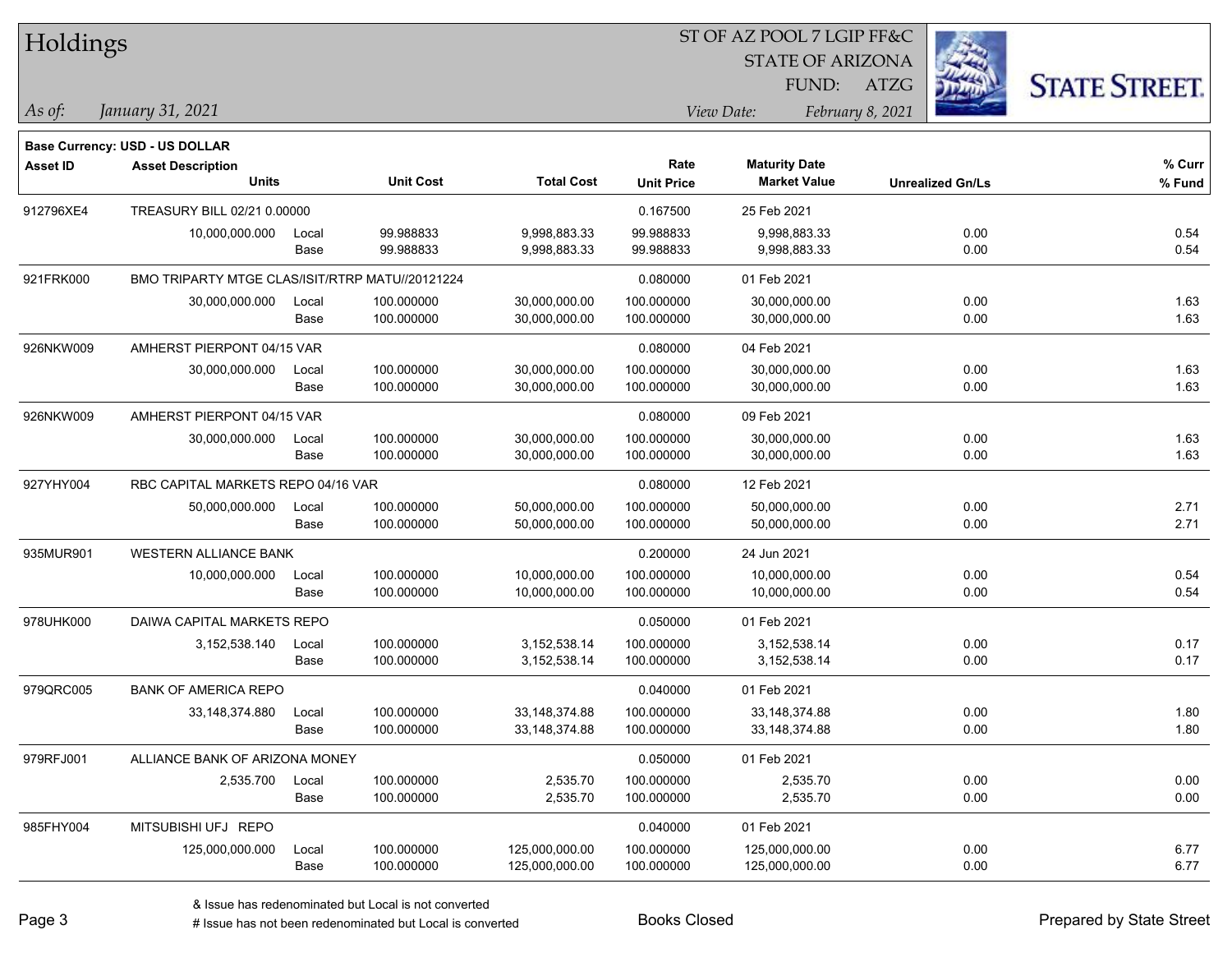| Holdings               |                                |       |                  |                   |                   | ST OF AZ POOL 7 LGIP FF&C |                  |                         |                      |
|------------------------|--------------------------------|-------|------------------|-------------------|-------------------|---------------------------|------------------|-------------------------|----------------------|
|                        |                                |       |                  |                   |                   | <b>STATE OF ARIZONA</b>   |                  |                         |                      |
|                        |                                |       |                  |                   |                   | FUND:                     | ATZG             |                         | <b>STATE STREET.</b> |
| $\vert$ As of:         | January 31, 2021               |       |                  |                   | View Date:        |                           | February 8, 2021 |                         |                      |
|                        | Base Currency: USD - US DOLLAR |       |                  |                   |                   |                           |                  |                         |                      |
| <b>Asset ID</b>        | <b>Asset Description</b>       |       |                  |                   | Rate              | <b>Maturity Date</b>      |                  |                         | % Curr               |
|                        | <b>Units</b>                   |       | <b>Unit Cost</b> | <b>Total Cost</b> | <b>Unit Price</b> | <b>Market Value</b>       |                  | <b>Unrealized Gn/Ls</b> | % Fund               |
| 985FHY004              | MITSUBISHI UFJ REPO            |       |                  |                   | 0.070000          | 01 Feb 2021               |                  |                         |                      |
|                        | 30,000,000.000                 | Local | 100.000000       | 30,000,000.00     | 100.000000        | 30,000,000.00             |                  | 0.00                    | 1.63                 |
|                        |                                | Base  | 100.000000       | 30,000,000.00     | 100.000000        | 30,000,000.00             |                  | 0.00                    | 1.63                 |
| <b>US DOLLAR Total</b> |                                |       |                  |                   |                   |                           |                  |                         |                      |
|                        | 678,053,224.870                | Local |                  | 678,027,598.84    |                   | 678,027,598.84            |                  | 0.00                    | 36.73                |
|                        |                                | Base  |                  | 678,027,598.84    |                   | 678,027,598.84            |                  | 0.00                    | 36.73                |
|                        | <b>CASH EQUIVALENT Total</b>   |       |                  |                   |                   |                           |                  |                         |                      |
|                        | 678,053,224.870                | Base  |                  | 678,027,598.84    |                   | 678,027,598.84            |                  | 0.00                    | 36.73                |
| <b>FIXED INCOME</b>    |                                |       |                  |                   |                   |                           |                  |                         |                      |
| <b>US DOLLAR</b>       |                                |       |                  |                   |                   |                           |                  | Exchange Rate:          | 1.000000             |
| 9127962F5              | TREASURY BILL 03/21 0.00000    |       |                  |                   | 0.010000          | 25 Mar 2021               |                  |                         |                      |
|                        | 30,000,000.000                 | Local | 99.986591        | 29,995,977.17     | 99.991333         | 29,997,399.90             |                  | 1,422.73                | 1.63                 |
|                        |                                | Base  | 99.986591        | 29,995,977.17     | 99.991333         | 29,997,399.90             |                  | 1,422.73                | 1.63                 |
| 9127962J7              | TREASURY BILL 10/20 0.00000    |       |                  |                   |                   | 01 Oct 2020               |                  |                         |                      |
|                        | 0.000                          | Local | 0.000000         | $-0.07$           | 0.000000          | 0.00                      |                  | 0.07                    | 0.00                 |
|                        |                                | Base  | 0.000000         | $-0.07$           | 0.000000          | 0.00                      |                  | 0.07                    | 0.00                 |
| 9127962Q1              | TREASURY BILL 04/21 0.00000    |       |                  |                   | 0.010000          | 22 Apr 2021               |                  |                         |                      |
|                        | 50,000,000.000                 | Local | 99.980044        | 49,990,022.06     | 99.986667         | 49,993,333.50             |                  | 3,311.44                | 2.71                 |
|                        |                                | Base  | 99.980044        | 49,990,022.06     | 99.986667         | 49,993,333.50             |                  | 3,311.44                | 2.71                 |
| 9127962R9              | TREASURY BILL 10/20 0.00000    |       |                  |                   |                   | 15 Oct 2020               |                  |                         |                      |
|                        | 0.000                          | Local | 0.000000         | $-163.89$         | 0.000000          | 0.00                      |                  | 163.89                  | 0.00                 |
|                        |                                | Base  | 0.000000         | $-163.89$         | 0.000000          | 0.00                      |                  | 163.89                  | 0.00                 |
| 9127963C1              | TREASURY BILL 07/20 0.00000    |       |                  |                   | 0.010000          | 07 Jul 2020               |                  |                         |                      |
|                        | 0.000                          | Local | 0.000000         | 2,945.91          | 0.000000          | 0.00                      |                  | $-2,945.91$             | 0.00                 |
|                        |                                | Base  | 0.000000         | 2,945.91          | 0.000000          | 0.00                      |                  | $-2,945.91$             | 0.00                 |
| 9127963F4              | TREASURY BILL 07/20 0.00000    |       |                  |                   | 0.010000          | 21 Jul 2020               |                  |                         |                      |
|                        | 0.000                          | Local | 0.000000         | $-0.01$           | 0.000000          | 0.00                      |                  | 0.01                    | 0.00                 |
|                        |                                | Base  | 0.000000         | $-0.01$           | 0.000000          | 0.00                      |                  | 0.01                    | 0.00                 |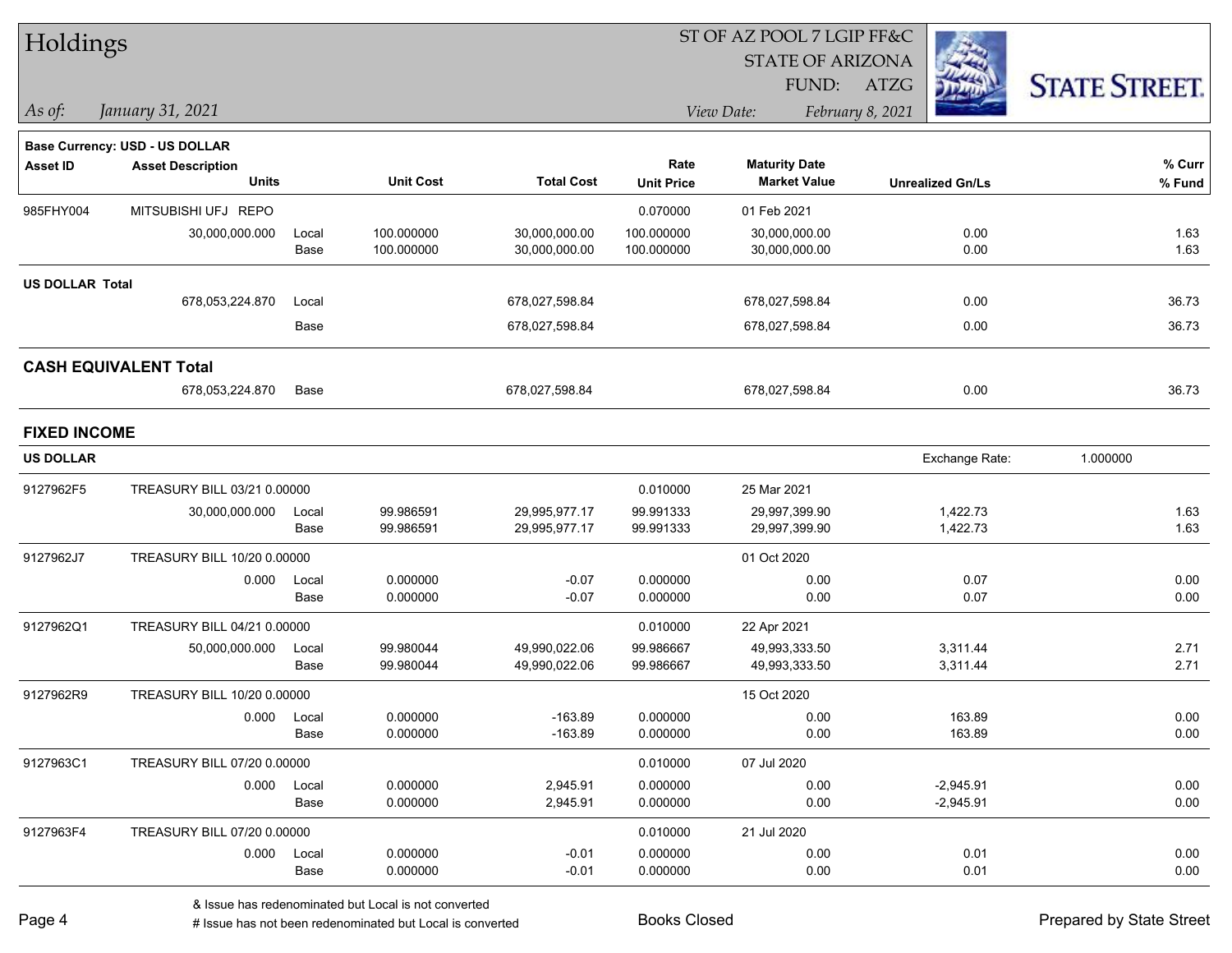| Holdings        |                                       |       |                  | ST OF AZ POOL 7 LGIP FF&C |                   |                         |                         |                      |  |  |
|-----------------|---------------------------------------|-------|------------------|---------------------------|-------------------|-------------------------|-------------------------|----------------------|--|--|
|                 |                                       |       |                  |                           |                   | <b>STATE OF ARIZONA</b> |                         |                      |  |  |
|                 |                                       |       |                  |                           |                   | FUND:                   | ATZG                    | <b>STATE STREET.</b> |  |  |
| As of:          | January 31, 2021                      |       |                  |                           |                   | View Date:              | February 8, 2021        |                      |  |  |
|                 | <b>Base Currency: USD - US DOLLAR</b> |       |                  |                           |                   |                         |                         |                      |  |  |
| <b>Asset ID</b> | <b>Asset Description</b>              |       |                  |                           | Rate              | <b>Maturity Date</b>    |                         | % Curr               |  |  |
|                 | Units                                 |       | <b>Unit Cost</b> | <b>Total Cost</b>         | <b>Unit Price</b> | <b>Market Value</b>     | <b>Unrealized Gn/Ls</b> | $%$ Fund             |  |  |
| 9127963G2       | TREASURY BILL 07/20 0.00000           |       |                  |                           | 0.010000          | 28 Jul 2020             |                         |                      |  |  |
|                 | 0.000                                 | Local | 0.000000         | $-0.04$                   | 0.000000          | 0.00                    | 0.04                    | 0.00                 |  |  |
|                 |                                       | Base  | 0.000000         | $-0.04$                   | 0.000000          | 0.00                    | 0.04                    | 0.00                 |  |  |
| 9127963M9       | TREASURY BILL 08/20 0.00000           |       |                  |                           | 0.010000          | 04 Aug 2020             |                         |                      |  |  |
|                 | 0.000                                 | Local | 0.000000         | 3,766.02                  | 0.000000          | 0.00                    | $-3,766.02$             | 0.00                 |  |  |
|                 |                                       | Base  | 0.000000         | 3,766.02                  | 0.000000          | 0.00                    | $-3,766.02$             | 0.00                 |  |  |
| 9127963P2       | TREASURY BILL 08/20 0.00000           |       |                  |                           | 0.010000          | 18 Aug 2020             |                         |                      |  |  |
|                 | 0.000                                 | Local | 0.000000         | $-0.02$                   | 0.000000          | 0.00                    | 0.02                    | 0.00                 |  |  |
|                 |                                       | Base  | 0.000000         | $-0.02$                   | 0.000000          | 0.00                    | 0.02                    | 0.00                 |  |  |
| 9127963Q0       | TREASURY BILL 08/20 0.00000           |       |                  |                           |                   | 25 Aug 2020             |                         |                      |  |  |
|                 | 0.000                                 | Local | 0.000000         | $-0.03$                   | 0.000000          | 0.00                    | 0.03                    | 0.00                 |  |  |
|                 |                                       | Base  | 0.000000         | $-0.03$                   | 0.000000          | 0.00                    | 0.03                    | 0.00                 |  |  |
| 9127963R8       | TREASURY BILL 09/20 0.00000           |       |                  |                           | 0.010000          | 01 Sep 2020             |                         |                      |  |  |
|                 | 0.000                                 | Local | 0.000000         | $-0.01$                   | 0.000000          | 0.00                    | 0.01                    | 0.00                 |  |  |
|                 |                                       | Base  | 0.000000         | $-0.01$                   | 0.000000          | 0.00                    | 0.01                    | 0.00                 |  |  |
| 9127963W7       | TREASURY BILL 02/21 0.00000           |       |                  |                           | 0.010000          | 04 Feb 2021             |                         |                      |  |  |
|                 | 50,000,000.000                        | Local | 99.999190        | 49,999,595.01             | 99.999625         | 49,999,812.50           | 217.49                  | 2.71                 |  |  |
|                 |                                       | Base  | 99.999190        | 49,999,595.01             | 99.999625         | 49,999,812.50           | 217.49                  | 2.71                 |  |  |
| 9127963X5       | TREASURY BILL 09/20 0.00000           |       |                  |                           | 0.010000          | 08 Sep 2020             |                         |                      |  |  |
|                 | 0.000                                 | Local | 0.000000         | $-0.02$                   | 0.000000          | 0.00                    | 0.02                    | 0.00                 |  |  |
|                 |                                       | Base  | 0.000000         | $-0.02$                   | 0.000000          | 0.00                    | 0.02                    | 0.00                 |  |  |
| 9127964A4       | TREASURY BILL 09/20 0.00000           |       |                  |                           | 0.010000          | 29 Sep 2020             |                         |                      |  |  |
|                 | 0.000                                 | Local | 0.000000         | $-0.04$                   | 0.000000          | 0.00                    | 0.04                    | 0.00                 |  |  |
|                 |                                       | Base  | 0.000000         | $-0.04$                   | 0.000000          | 0.00                    | 0.04                    | 0.00                 |  |  |
| 9127964C0       | TREASURY BILL 02/21 0.00000           |       |                  |                           | 0.010000          | 11 Feb 2021             |                         |                      |  |  |
|                 | 30,000,000.000                        | Local | 99.997220        | 29,999,166.11             | 99.998681         | 29,999,604.30           | 438.19                  | 1.63                 |  |  |
|                 |                                       | Base  | 99.997220        | 29,999,166.11             | 99.998681         | 29,999,604.30           | 438.19                  | 1.63                 |  |  |
| 9127964D8       | TREASURY BILL 02/21 0.00000           |       |                  |                           | 0.010000          | 18 Feb 2021             |                         |                      |  |  |
|                 | 40,000,000.000                        | Local | 99.995285        | 39,998,113.93             | 99.997993         | 39,999,197.20           | 1,083.27                | 2.17                 |  |  |
|                 |                                       | Base  | 99.995285        | 39,998,113.93             | 99.997993         | 39,999,197.20           | 1,083.27                | 2.17                 |  |  |

denote the redenominated but Local is converted Books Closed Prepared by State Street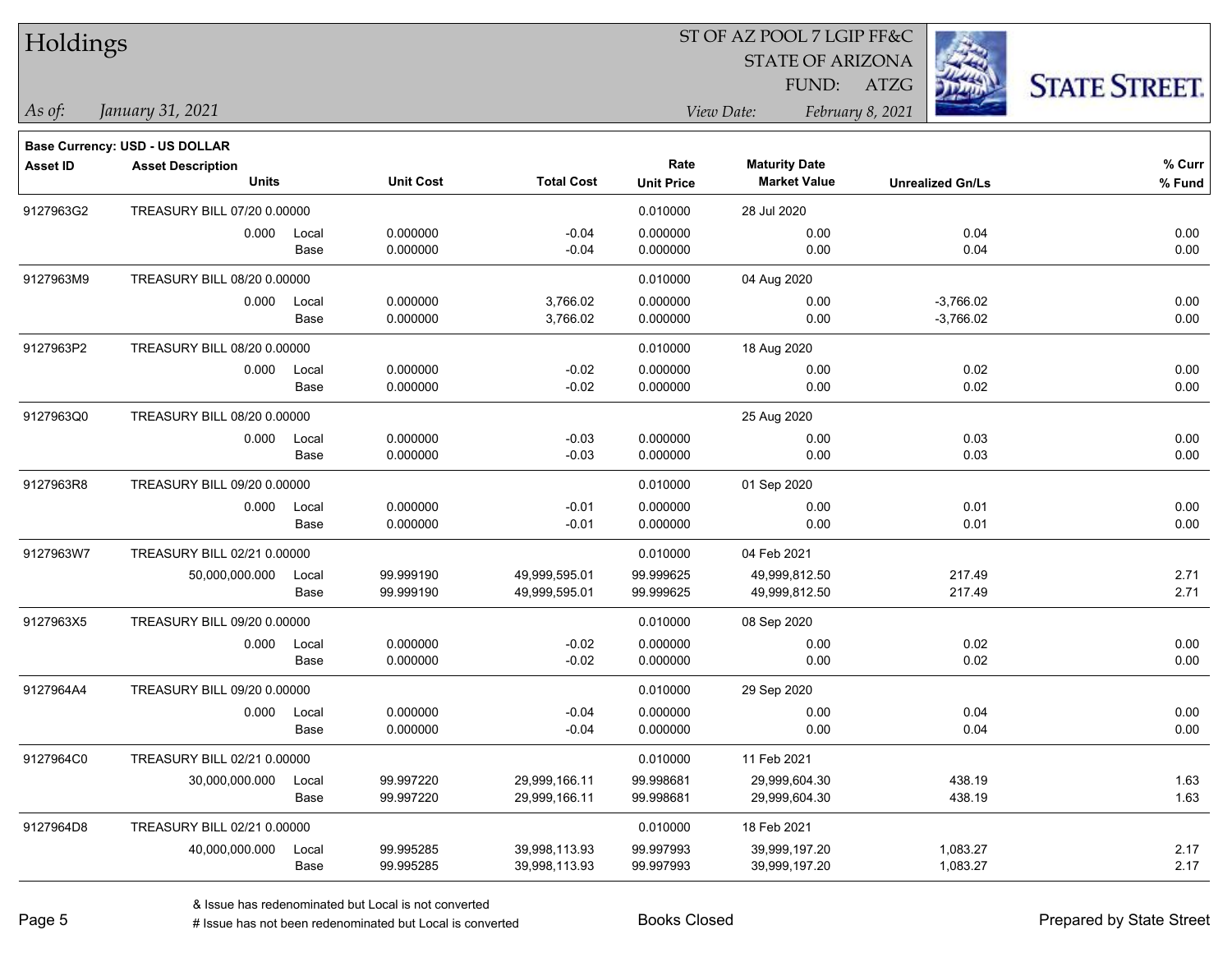| Holdings        |                                |       |                  | ST OF AZ POOL 7 LGIP FF&C |                   |                         |                         |                      |  |  |
|-----------------|--------------------------------|-------|------------------|---------------------------|-------------------|-------------------------|-------------------------|----------------------|--|--|
|                 |                                |       |                  |                           |                   | <b>STATE OF ARIZONA</b> |                         |                      |  |  |
|                 |                                |       |                  |                           |                   | FUND:                   | ATZG                    | <b>STATE STREET.</b> |  |  |
| As of:          | January 31, 2021               |       |                  |                           |                   | View Date:              | February 8, 2021        |                      |  |  |
|                 | Base Currency: USD - US DOLLAR |       |                  |                           |                   |                         |                         |                      |  |  |
| <b>Asset ID</b> | <b>Asset Description</b>       |       |                  |                           | Rate              | <b>Maturity Date</b>    |                         | % Curr               |  |  |
|                 | <b>Units</b>                   |       | <b>Unit Cost</b> | <b>Total Cost</b>         | <b>Unit Price</b> | <b>Market Value</b>     | <b>Unrealized Gn/Ls</b> | % Fund               |  |  |
| 9127964F3       | TREASURY BILL 03/21 0.00000    |       |                  |                           | 0.010000          | 04 Mar 2021             |                         |                      |  |  |
|                 | 20,000,000.000                 | Local | 99.991712        | 19,998,342.36             | 99.995264         | 19,999,052.80           | 710.44                  | 1.08                 |  |  |
|                 |                                | Base  | 99.991712        | 19,998,342.36             | 99.995264         | 19,999,052.80           | 710.44                  | 1.08                 |  |  |
| 9127964J5       | TREASURY BILL 10/20 0.00000    |       |                  |                           |                   | 20 Oct 2020             |                         |                      |  |  |
|                 | 0.000                          | Local | 0.000000         | $-0.04$                   | 0.000000          | 0.00                    | 0.04                    | 0.00                 |  |  |
|                 |                                | Base  | 0.000000         | $-0.04$                   | 0.000000          | 0.00                    | 0.04                    | 0.00                 |  |  |
| 9127964K2       | TREASURY BILL 10/20 0.00000    |       |                  |                           |                   | 27 Oct 2020             |                         |                      |  |  |
|                 | 0.000                          | Local | 0.000000         | $-0.06$                   | 0.000000          | 0.00                    | 0.06                    | 0.00                 |  |  |
|                 |                                | Base  | 0.000000         | $-0.06$                   | 0.000000          | 0.00                    | 0.06                    | 0.00                 |  |  |
| 9127964M8       | TREASURY BILL 03/21 0.00000    |       |                  |                           | 0.010000          | 11 Mar 2021             |                         |                      |  |  |
|                 | 30,000,000.000                 | Local | 99.990113        | 29,997,033.85             | 99.994986         | 29,998,495.80           | 1,461.95                | 1.63                 |  |  |
|                 |                                | Base  | 99.990113        | 29,997,033.85             | 99.994986         | 29,998,495.80           | 1,461.95                | 1.63                 |  |  |
| 9127964N6       | TREASURY BILL 03/21 0.00000    |       |                  |                           | 0.010000          | 18 Mar 2021             |                         |                      |  |  |
|                 | 10,000,000.000                 | Local | 99.984625        | 9,998,462.51              | 99.992188         | 9,999,218.80            | 756.29                  | 0.54                 |  |  |
|                 |                                | Base  | 99.984625        | 9,998,462.51              | 99.992188         | 9,999,218.80            | 756.29                  | 0.54                 |  |  |
| 9127964P1       | TREASURY BILL 04/21 0.00000    |       |                  |                           | 0.010000          | 01 Apr 2021             |                         |                      |  |  |
|                 | 30,000,000.000                 | Local | 99.984294        | 29,995,288.20             | 99.989757         | 29,996,927.10           | 1,638.90                | 1.63                 |  |  |
|                 |                                | Base  | 99.984294        | 29,995,288.20             | 99.989757         | 29,996,927.10           | 1,638.90                | 1.63                 |  |  |
| 9127964Q9       | TREASURY BILL 11/20 0.00000    |       |                  |                           | 0.010000          | 03 Nov 2020             |                         |                      |  |  |
|                 | 0.000                          | Local | 0.000000         | 7,190.48                  | 0.000000          | 0.00                    | $-7,190.48$             | 0.00                 |  |  |
|                 |                                | Base  | 0.000000         | 7,190.48                  | 0.000000          | 0.00                    | $-7,190.48$             | 0.00                 |  |  |
| 9127964T3       | TREASURY BILL 11/20 0.00000    |       |                  |                           | 0.010000          | 24 Nov 2020             |                         |                      |  |  |
|                 | 0.000                          | Local | 0.000000         | $-0.08$                   | 0.000000          | 0.00                    | 0.08                    | 0.00                 |  |  |
|                 |                                | Base  | 0.000000         | $-0.08$                   | 0.000000          | 0.00                    | 0.08                    | 0.00                 |  |  |
| 9127964U0       | TREASURY BILL 12/20 0.00000    |       |                  |                           |                   | 01 Dec 2020             |                         |                      |  |  |
|                 | 0.000                          | Local | 0.000000         | $-0.07$                   | 0.000000          | 0.00                    | 0.07                    | 0.00                 |  |  |
|                 |                                | Base  | 0.000000         | $-0.07$                   | 0.000000          | 0.00                    | 0.07                    | 0.00                 |  |  |
| 9127964W6       | TREASURY BILL 11/21 0.00000    |       |                  |                           | 0.010000          | 04 Nov 2021             |                         |                      |  |  |
|                 | 5,000,000.000                  | Local | 99.900334        | 4,995,016.68              | 99.934833         | 4,996,741.65            | 1,724.97                | 0.27                 |  |  |
|                 |                                | Base  | 99.900334        | 4,995,016.68              | 99.934833         | 4,996,741.65            | 1,724.97                | 0.27                 |  |  |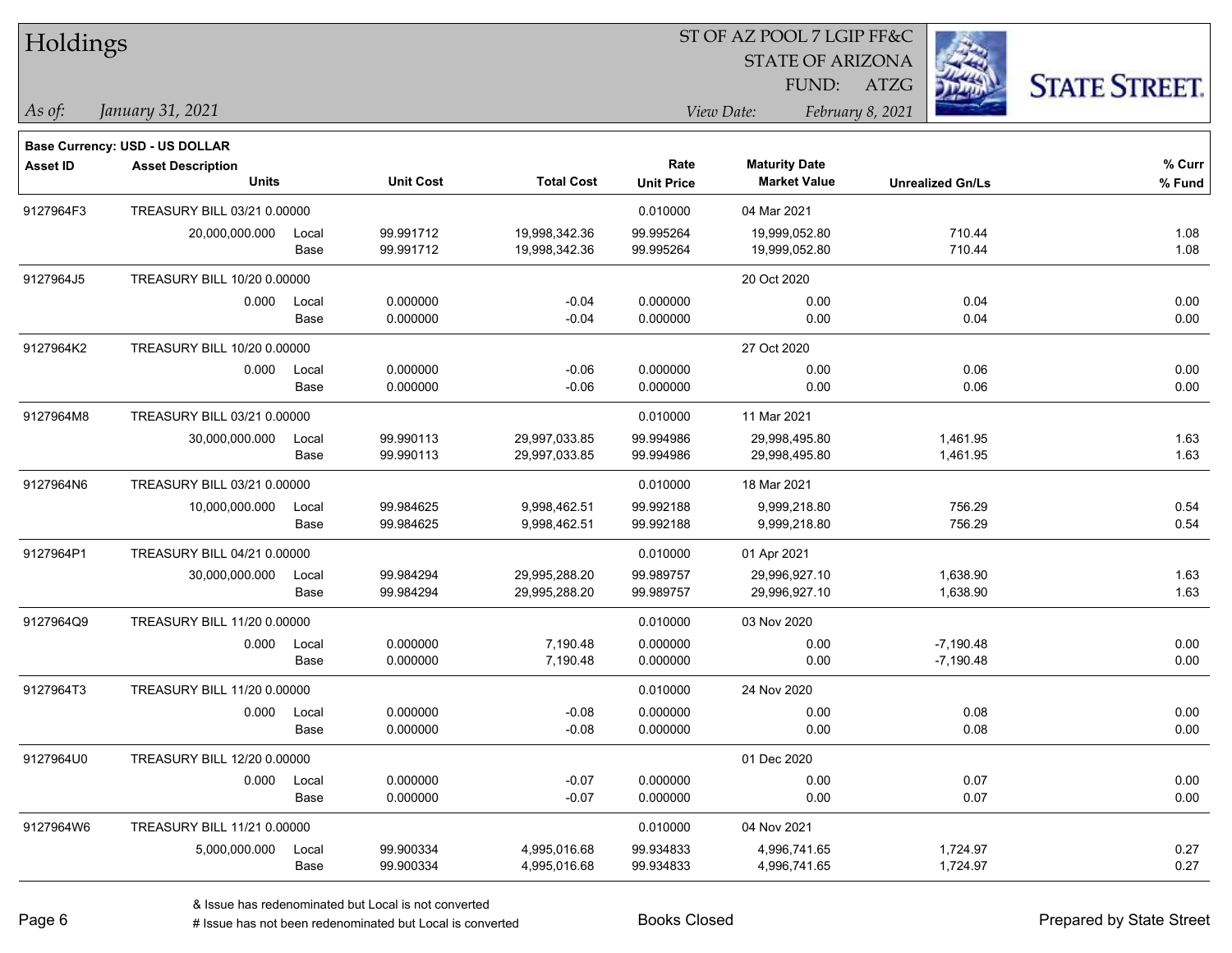| Holdings        |                                               |               |                        |                                | ST OF AZ POOL 7 LGIP FF&C |                                |                         |                      |  |  |
|-----------------|-----------------------------------------------|---------------|------------------------|--------------------------------|---------------------------|--------------------------------|-------------------------|----------------------|--|--|
|                 |                                               |               |                        |                                |                           | <b>STATE OF ARIZONA</b>        |                         |                      |  |  |
|                 |                                               |               |                        |                                |                           | FUND:                          | ATZG                    | <b>STATE STREET.</b> |  |  |
| As of:          | January 31, 2021                              |               |                        |                                |                           | View Date:                     | February 8, 2021        |                      |  |  |
|                 | <b>Base Currency: USD - US DOLLAR</b>         |               |                        |                                |                           |                                |                         |                      |  |  |
| <b>Asset ID</b> | <b>Asset Description</b>                      |               |                        |                                | Rate                      | <b>Maturity Date</b>           |                         | % Curr               |  |  |
|                 | <b>Units</b>                                  |               | <b>Unit Cost</b>       | <b>Total Cost</b>              | <b>Unit Price</b>         | <b>Market Value</b>            | <b>Unrealized Gn/Ls</b> | % Fund               |  |  |
| 9127964X4       | TREASURY BILL 04/21 0.00000                   |               |                        |                                | 0.010000                  | 08 Apr 2021                    |                         |                      |  |  |
|                 | 50,000,000.000                                | Local         | 99.983335              | 49,991,667.49                  | 99.987625                 | 49,993,812.50                  | 2,145.01                | 2.71                 |  |  |
|                 |                                               | Base          | 99.983335              | 49,991,667.49                  | 99.987625                 | 49,993,812.50                  | 2,145.01                | 2.71                 |  |  |
| 9127964Y2       | TREASURY BILL 04/21 0.00000                   |               |                        |                                |                           | 15 Apr 2021                    |                         |                      |  |  |
|                 | 60,000,000.000                                | Local<br>Base | 99.981682<br>99.981682 | 59,989,009.48<br>59,989,009.48 | 99.986819<br>99.986819    | 59,992,091.40<br>59,992,091.40 | 3,081.92<br>3,081.92    | 3.25<br>3.25         |  |  |
|                 |                                               |               |                        |                                |                           |                                |                         |                      |  |  |
| 9127964Z9       | TREASURY BILL 04/21 0.00000                   |               | 99.977936              |                                | 0.010000                  | 29 Apr 2021                    |                         |                      |  |  |
|                 | 30,000,000.000                                | Local<br>Base | 99.977936              | 29,993,380.78<br>29,993,380.78 | 99.984896<br>99.984896    | 29,995,468.80<br>29,995,468.80 | 2,088.02<br>2,088.02    | 1.62<br>1.62         |  |  |
| 9127965A3       | TREASURY BILL 05/21 0.00000                   |               |                        |                                | 0.010000                  | 06 May 2021                    |                         |                      |  |  |
|                 | 10,000,000.000                                | Local         | 99.972322              | 9,997,232.22                   | 99.981644                 | 9,998,164.40                   | 932.18                  | 0.54                 |  |  |
|                 |                                               | Base          | 99.972322              | 9,997,232.22                   | 99.981644                 | 9,998,164.40                   | 932.18                  | 0.54                 |  |  |
| 9127965C9       | TREASURY BILL 12/20 0.00000                   |               |                        |                                |                           | 15 Dec 2020                    |                         |                      |  |  |
|                 | 0.000                                         | Local         | 0.000000               | $-0.04$                        | 0.000000                  | 0.00                           | 0.04                    | 0.00                 |  |  |
|                 |                                               | Base          | 0.000000               | $-0.04$                        | 0.000000                  | 0.00                           | 0.04                    | 0.00                 |  |  |
| 9127965D7       | TREASURY BILL 12/20 0.00000                   |               |                        |                                | 0.010000                  | 22 Dec 2020                    |                         |                      |  |  |
|                 | 0.000                                         | Local         | 0.000000               | $-0.04$                        | 0.000000                  | 0.00                           | 0.04                    | 0.00                 |  |  |
|                 |                                               | Base          | 0.000000               | $-0.04$                        | 0.000000                  | 0.00                           | 0.04                    | 0.00                 |  |  |
| 9127965F2       | TREASURY BILL 12/20 0.00000                   |               |                        |                                | 0.010000                  | 29 Dec 2020                    |                         |                      |  |  |
|                 | 0.000                                         | Local<br>Base | 0.000000<br>0.000000   | $-0.03$<br>$-0.03$             | 0.000000<br>0.000000      | 0.00<br>0.00                   | 0.03<br>0.03            | 0.00<br>0.00         |  |  |
|                 |                                               |               |                        |                                |                           |                                |                         |                      |  |  |
| 9127965G0       | TREASURY BILL 12/21 0.00000<br>10,000,000.000 |               | 99.900271              | 9,990,027.13                   | 0.010000<br>99.932444     | 02 Dec 2021<br>9,993,244.40    | 3,217.27                | 0.54                 |  |  |
|                 |                                               | Local<br>Base | 99.900271              | 9,990,027.13                   | 99.932444                 | 9,993,244.40                   | 3,217.27                | 0.54                 |  |  |
| 912796A25       | TREASURY BILL 05/21 0.00000                   |               |                        |                                | 0.010000                  | 13 May 2021                    |                         |                      |  |  |
|                 | 10,000,000.000                                | Local         | 99.969840              | 9,996,984.04                   | 99.978958                 | 9,997,895.80                   | 911.76                  | 0.54                 |  |  |
|                 |                                               | Base          | 99.969840              | 9,996,984.04                   | 99.978958                 | 9,997,895.80                   | 911.76                  | 0.54                 |  |  |
| 912796A58       | TREASURY BILL 01/21 0.00000                   |               |                        |                                |                           | 05 Jan 2021                    |                         |                      |  |  |
|                 | 0.000                                         | Local         | 0.000000               | $-0.07$                        | 0.000000                  | 0.00                           | 0.07                    | 0.00                 |  |  |
|                 |                                               | Base          | 0.000000               | $-0.07$                        | 0.000000                  | 0.00                           | 0.07                    | 0.00                 |  |  |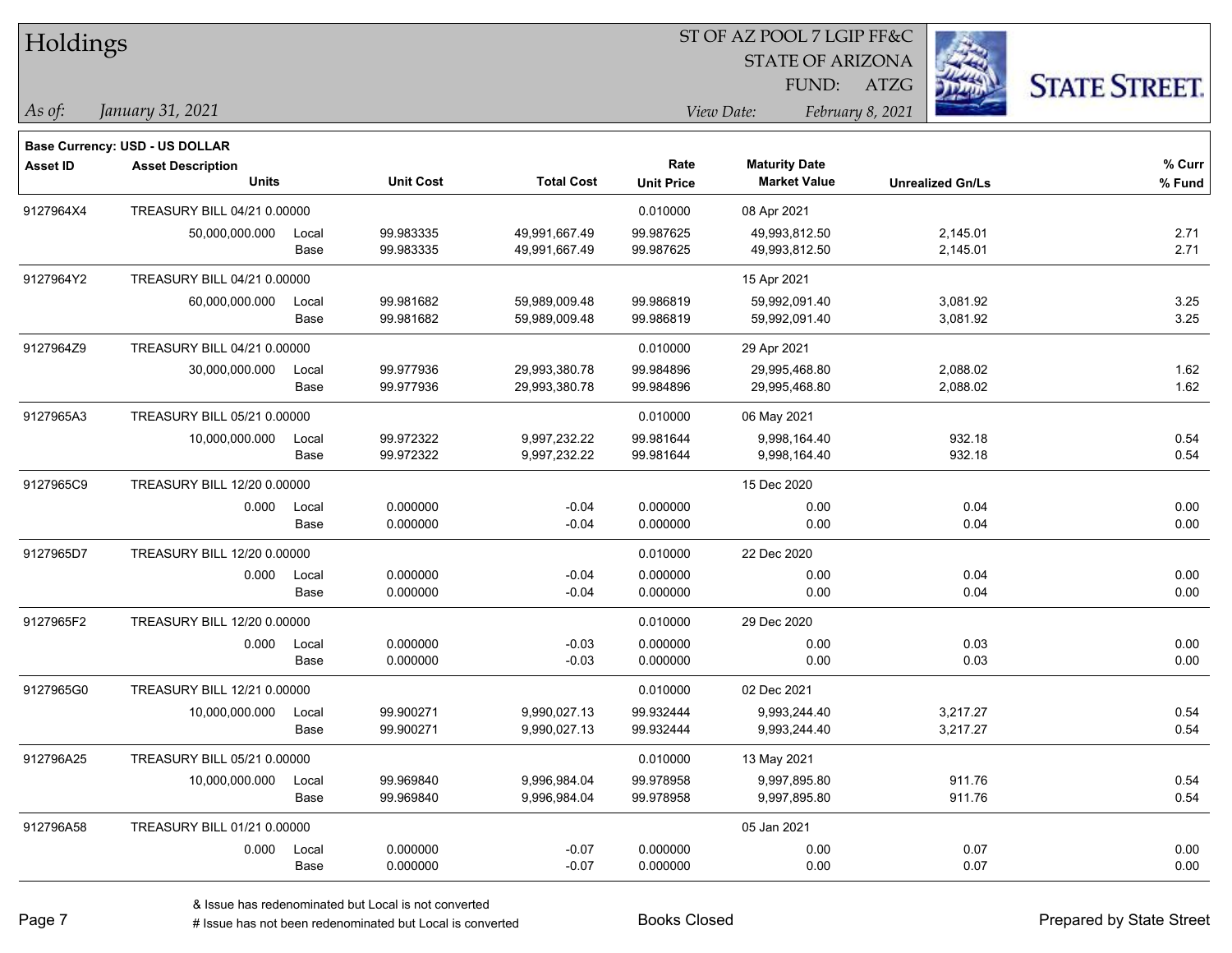| Holdings        |                                       |       |                  |                   |                   | ST OF AZ POOL 7 LGIP FF&C |                         |                      |  |  |
|-----------------|---------------------------------------|-------|------------------|-------------------|-------------------|---------------------------|-------------------------|----------------------|--|--|
|                 |                                       |       |                  |                   |                   | <b>STATE OF ARIZONA</b>   |                         |                      |  |  |
|                 |                                       |       |                  |                   |                   | FUND:                     | ATZG                    | <b>STATE STREET.</b> |  |  |
| $\vert$ As of:  | January 31, 2021                      |       |                  |                   |                   | View Date:                | February 8, 2021        |                      |  |  |
|                 | <b>Base Currency: USD - US DOLLAR</b> |       |                  |                   |                   |                           |                         |                      |  |  |
| <b>Asset ID</b> | <b>Asset Description</b>              |       |                  |                   | Rate              | <b>Maturity Date</b>      |                         | $%$ Curr             |  |  |
|                 | <b>Units</b>                          |       | <b>Unit Cost</b> | <b>Total Cost</b> | <b>Unit Price</b> | <b>Market Value</b>       | <b>Unrealized Gn/Ls</b> | % Fund               |  |  |
| 912796A66       | TREASURY BILL 01/21 0.00000           |       |                  |                   | 0.010000          | 12 Jan 2021               |                         |                      |  |  |
|                 | 0.000                                 | Local | 0.000000         | $-0.03$           | 0.000000          | 0.00                      | 0.03                    | 0.00                 |  |  |
|                 |                                       | Base  | 0.000000         | $-0.03$           | 0.000000          | 0.00                      | 0.03                    | 0.00                 |  |  |
| 912796A82       | TREASURY BILL 01/21 0.00000           |       |                  |                   | 0.010000          | 26 Jan 2021               |                         |                      |  |  |
|                 | 0.000                                 | Local | 0.000000         | $-0.04$           | 0.000000          | 0.00                      | 0.04                    | 0.00                 |  |  |
|                 |                                       | Base  | 0.000000         | $-0.04$           | 0.000000          | 0.00                      | 0.04                    | 0.00                 |  |  |
| 912796A90       | TREASURY BILL 12/21 0.00000           |       |                  |                   | 0.010000          | 30 Dec 2021               |                         |                      |  |  |
|                 | 13,000,000.000                        | Local | 99.900507        | 12,987,065.85     | 99.922764         | 12,989,959.32             | 2,893.47                | 0.70                 |  |  |
|                 |                                       | Base  | 99.900507        | 12,987,065.85     | 99.922764         | 12,989,959.32             | 2,893.47                | 0.70                 |  |  |
| 912796B40       | TREASURY BILL 07/21 0.00000           |       |                  |                   | 0.010000          | 01 Jul 2021               |                         |                      |  |  |
|                 | 10,000,000.000                        | Local | 99.959375        | 9,995,937.47      | 99.966667         | 9,996,666.70              | 729.23                  | 0.54                 |  |  |
|                 |                                       | Base  | 99.959375        | 9,995,937.47      | 99.966667         | 9,996,666.70              | 729.23                  | 0.54                 |  |  |
| 912796B65       | TREASURY BILL 02/21 0.00000           |       |                  |                   | 0.010000          | 02 Feb 2021               |                         |                      |  |  |
|                 | 40,000,000.000                        | Local | 99.999748        | 39,999,899.11     | 99.999951         | 39,999,980.40             | 81.29                   | 2.17                 |  |  |
|                 |                                       | Base  | 99.999748        | 39,999,899.11     | 99.999951         | 39,999,980.40             | 81.29                   | 2.17                 |  |  |
| 912796B81       | TREASURY BILL 02/21 0.00000           |       |                  |                   | 0.010000          | 16 Feb 2021               |                         |                      |  |  |
|                 | 50,000,000.000                        | Local | 99.996726        | 49,998,362.89     | 99.998021         | 49,999,010.50             | 647.61                  | 2.71                 |  |  |
|                 |                                       | Base  | 99.996726        | 49,998,362.89     | 99.998021         | 49,999,010.50             | 647.61                  | 2.71                 |  |  |
| 912796B99       | TREASURY BILL 02/21 0.00000           |       |                  |                   | 0.010000          | 23 Feb 2021               |                         |                      |  |  |
|                 | 90,000,000.000                        | Local | 99.994446        | 89,995,001.09     | 99.997250         | 89,997,525.00             | 2,523.91                | 4.88                 |  |  |
|                 |                                       | Base  | 99.994446        | 89,995,001.09     | 99.997250         | 89,997,525.00             | 2,523.91                | 4.88                 |  |  |
| 912796C23       | TREASURY BILL 03/21 0.00000           |       |                  |                   | 0.010000          | 02 Mar 2021               |                         |                      |  |  |
|                 | 40,000,000.000                        | Local | 99.992216        | 39.996.886.52     | 99.995167         | 39,998,066.80             | 1,180.28                | 2.17                 |  |  |
|                 |                                       | Base  | 99.992216        | 39,996,886.52     | 99.995167         | 39,998,066.80             | 1,180.28                | 2.17                 |  |  |
| 912796C31       | TREASURY BILL 01/22 0.00000           |       |                  |                   | 0.010000          | 27 Jan 2022               |                         |                      |  |  |
|                 | 10,000,000.000                        | Local | 99.902500        | 9,990,250.03      | 99.907500         | 9,990,750.00              | 499.97                  | 0.54                 |  |  |
|                 |                                       | Base  | 99.902500        | 9,990,250.03      | 99.907500         | 9,990,750.00              | 499.97                  | 0.54                 |  |  |
| 912796C49       | TREASURY BILL 07/21 0.00000           |       |                  |                   | 0.010000          | 22 Jul 2021               |                         |                      |  |  |
|                 | 10,000,000.000                        | Local | 99.956775        | 9,995,677.46      | 99.966156         | 9,996,615.60              | 938.14                  | 0.54                 |  |  |
|                 |                                       | Base  | 99.956775        | 9,995,677.46      | 99.966156         | 9,996,615.60              | 938.14                  | 0.54                 |  |  |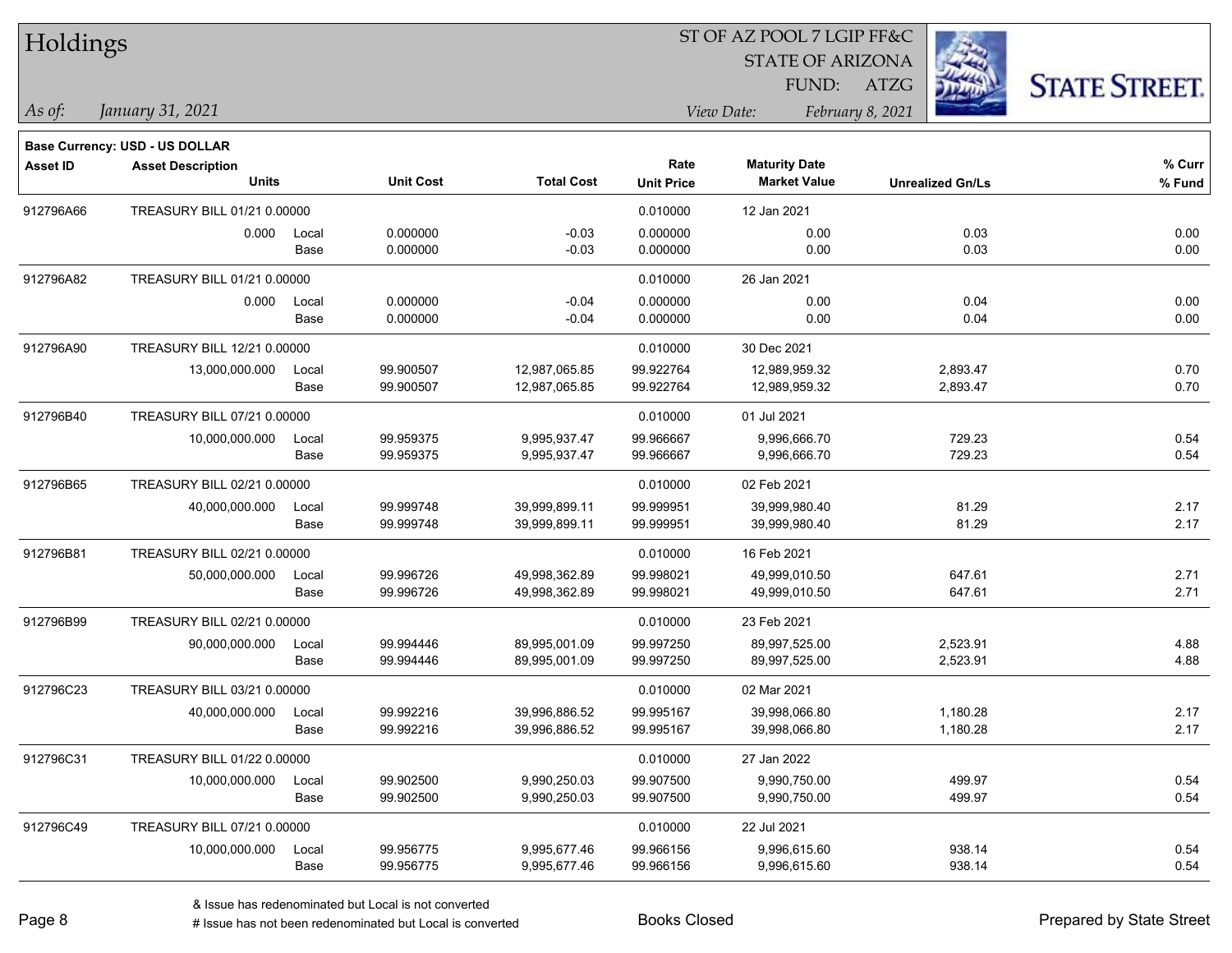| Holdings        |                                       |       |                  | ST OF AZ POOL 7 LGIP FF&C |                   |                         |                         |                      |  |  |
|-----------------|---------------------------------------|-------|------------------|---------------------------|-------------------|-------------------------|-------------------------|----------------------|--|--|
|                 |                                       |       |                  |                           |                   | <b>STATE OF ARIZONA</b> |                         |                      |  |  |
|                 |                                       |       |                  |                           |                   | FUND:                   | <b>ATZG</b>             | <b>STATE STREET.</b> |  |  |
| As of:          | January 31, 2021                      |       |                  |                           |                   | View Date:              | February 8, 2021        |                      |  |  |
|                 | <b>Base Currency: USD - US DOLLAR</b> |       |                  |                           |                   |                         |                         |                      |  |  |
| <b>Asset ID</b> | <b>Asset Description</b>              |       |                  |                           | Rate              | <b>Maturity Date</b>    |                         | % Curr               |  |  |
|                 | <b>Units</b>                          |       | <b>Unit Cost</b> | <b>Total Cost</b>         | <b>Unit Price</b> | <b>Market Value</b>     | <b>Unrealized Gn/Ls</b> | % Fund               |  |  |
| 912796C56       | TREASURY BILL 07/21 0.00000           |       |                  |                           | 0.010000          | 29 Jul 2021             |                         |                      |  |  |
|                 | 10,000,000.000                        | Local | 99.956984        | 9,995,698.37              | 99.959208         | 9,995,920.80            | 222.43                  | 0.54                 |  |  |
|                 |                                       | Base  | 99.956984        | 9,995,698.37              | 99.959208         | 9,995,920.80            | 222.43                  | 0.54                 |  |  |
| 912796C72       | TREASURY BILL 03/21 0.00000           |       |                  |                           |                   | 09 Mar 2021             |                         |                      |  |  |
|                 | 20,000,000.000                        | Local | 99.991750        | 19,998,350.04             | 99.994250         | 19,998,850.00           | 499.96                  | 1.08                 |  |  |
|                 |                                       | Base  | 99.991750        | 19,998,350.04             | 99.994250         | 19,998,850.00           | 499.96                  | 1.08                 |  |  |
| 912796C80       | TREASURY BILL 03/21 0.00000           |       |                  |                           | 0.010000          | 16 Mar 2021             |                         |                      |  |  |
|                 | 40,000,000.000                        | Local | 99.989313        | 39,995,725.10             | 99.992833         | 39,997,133.20           | 1,408.10                | 2.17                 |  |  |
|                 |                                       | Base  | 99.989313        | 39,995,725.10             | 99.992833         | 39,997,133.20           | 1,408.10                | 2.17                 |  |  |
| 912796C98       | TREASURY BILL 03/21 0.00000           |       |                  |                           | 0.010000          | 23 Mar 2021             |                         |                      |  |  |
|                 | 70,000,000.000                        | Local | 99.987204        | 69,991,043.10             | 99.991667         | 69,994,166.90           | 3,123.80                | 3.79                 |  |  |
|                 |                                       | Base  | 99.987204        | 69,991,043.10             | 99.991667         | 69,994,166.90           | 3,123.80                | 3.79                 |  |  |
| 912796D22       | TREASURY BILL 03/21 0.00000           |       |                  |                           | 0.010000          | 30 Mar 2021             |                         |                      |  |  |
|                 | 70,000,000.000                        | Local | 99.985562        | 69,989,893.59             | 99.990104         | 69,993,072.80           | 3,179.21                | 3.79                 |  |  |
|                 |                                       | Base  | 99.985562        | 69,989,893.59             | 99.990104         | 69,993,072.80           | 3,179.21                | 3.79                 |  |  |
| 912796D71       | TREASURY BILL 04/21 0.00000           |       |                  |                           |                   | 06 Apr 2021             |                         |                      |  |  |
|                 | 30,000,000.000                        | Local | 99.984539        | 29,995,361.78             | 99.990222         | 29,997,066.60           | 1,704.82                | 1.63                 |  |  |
|                 |                                       | Base  | 99.984539        | 29,995,361.78             | 99.990222         | 29,997,066.60           | 1,704.82                | 1.63                 |  |  |
| 912796D89       | CASH MGMT BILL 04/21 0.00000          |       |                  |                           | 0.010000          | 13 Apr 2021             |                         |                      |  |  |
|                 | 40,000,000.000                        | Local | 99.982585        | 39,993,034.10             | 99.989153         | 39,995,661.20           | 2,627.10                | 2.17                 |  |  |
|                 |                                       | Base  | 99.982585        | 39,993,034.10             | 99.989153         | 39,995,661.20           | 2,627.10                | 2.17                 |  |  |
| 912796D97       | CASH MGMT BILL 04/21 0.00000          |       |                  |                           |                   | 20 Apr 2021             |                         |                      |  |  |
|                 | 40,000,000.000                        | Local | 99.981583        | 39,992,633.34             | 99.987000         | 39,994,800.00           | 2,166.66                | 2.17                 |  |  |
|                 |                                       | Base  | 99.981583        | 39,992,633.34             | 99.987000         | 39,994,800.00           | 2,166.66                | 2.17                 |  |  |
| 912796F20       | CASH MGMT BILL 04/21 0.00000          |       |                  |                           | 0.010000          | 27 Apr 2021             |                         |                      |  |  |
|                 | 50,000,000.000                        | Local | 99.979208        | 49,989,604.03             | 99.987014         | 49,993,507.00           | 3,902.97                | 2.71                 |  |  |
|                 |                                       | Base  | 99.979208        | 49,989,604.03             | 99.987014         | 49,993,507.00           | 3,902.97                | 2.71                 |  |  |
| 912796G29       | CASH MGMT BILL 05/21 0.00000          |       |                  |                           |                   | 25 May 2021             |                         |                      |  |  |
|                 | 20,000,000.000                        | Local | 99.972127        | 19,994,425.33             | 99.978028         | 19,995,605.60           | 1,180.27                | 1.08                 |  |  |
|                 |                                       | Base  | 99.972127        | 19,994,425.33             | 99.978028         | 19,995,605.60           | 1,180.27                | 1.08                 |  |  |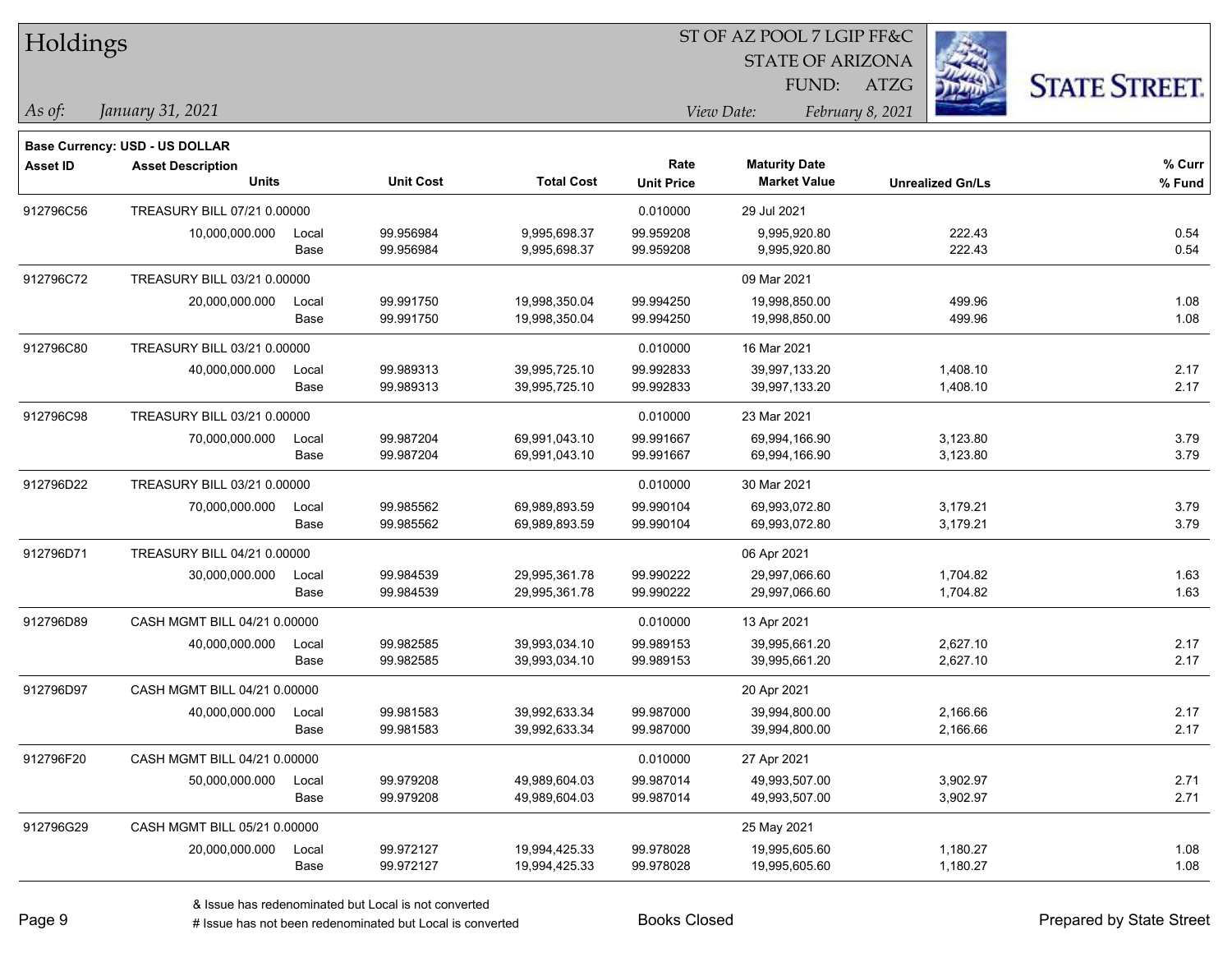| Holdings        |                                       |       |                  |                   |                   | ST OF AZ POOL 7 LGIP FF&C      |                         |                      |
|-----------------|---------------------------------------|-------|------------------|-------------------|-------------------|--------------------------------|-------------------------|----------------------|
|                 |                                       |       |                  |                   |                   | <b>STATE OF ARIZONA</b>        |                         |                      |
|                 |                                       |       |                  |                   |                   | FUND: ATZG                     |                         | <b>STATE STREET.</b> |
| As of:          | January 31, 2021                      |       |                  |                   |                   | View Date:<br>February 8, 2021 |                         |                      |
|                 | <b>Base Currency: USD - US DOLLAR</b> |       |                  |                   |                   |                                |                         |                      |
| <b>Asset ID</b> | <b>Asset Description</b>              |       |                  |                   | Rate              | <b>Maturity Date</b>           |                         | $%$ Curr             |
|                 | <b>Units</b>                          |       | <b>Unit Cost</b> | <b>Total Cost</b> | <b>Unit Price</b> | <b>Market Value</b>            | <b>Unrealized Gn/Ls</b> | % Fund               |
| 912796G86       | CASH MGMT BILL 06/21 0.00000          |       |                  |                   |                   | 08 Jun 2021                    |                         |                      |
|                 | 10,000,000.000                        | Local | 99.970014        | 9,997,001.38      | 99.975306         | 9,997,530.60                   | 529.22                  | 0.54                 |
|                 |                                       | Base  | 99.970014        | 9,997,001.38      | 99.975306         | 9,997,530.60                   | 529.22                  | 0.54                 |
| 912796H28       | CASH MGMT BILL 06/21 0.00000          |       |                  |                   |                   | 22 Jun 2021                    |                         |                      |
|                 | 10,000,000.000                        | Local | 99.965729        | 9,996,572.91      | 99.978458         | 9,997,845.80                   | 1,272.89                | 0.54                 |
|                 |                                       | Base  | 99.965729        | 9,996,572.91      | 99.978458         | 9,997,845.80                   | 1,272.89                | 0.54                 |
| 912796SU4       | TREASURY BILL 11/19 0.00000           |       |                  |                   |                   | 29 Nov 2019                    |                         |                      |
|                 | 0.000                                 | Local | 0.000000         | $-3,237.61$       | 0.000000          | 0.00                           | 3,237.61                | 0.00                 |
|                 |                                       | Base  | 0.000000         | $-3,237.61$       | 0.000000          | 0.00                           | 3,237.61                | 0.00                 |
| 912796SZ3       | TREASURY BILL 07/20 0.00000           |       |                  |                   | 0.010000          | 16 Jul 2020                    |                         |                      |
|                 | 0.000                                 | Local | 0.000000         | $-0.01$           | 0.000000          | 0.00                           | 0.01                    | 0.00                 |
|                 |                                       | Base  | 0.000000         | $-0.01$           | 0.000000          | 0.00                           | 0.01                    | 0.00                 |
| 912796UB3       | TREASURY BILL 07/20 0.00000           |       |                  |                   | 0.010000          | 02 Jul 2020                    |                         |                      |
|                 | 0.000                                 | Local | 0.000000         | 77,805.00         | 0.000000          | 0.00                           | $-77,805.00$            | 0.00                 |
|                 |                                       | Base  | 0.000000         | 77,805.00         | 0.000000          | 0.00                           | $-77,805.00$            | 0.00                 |
| 912796VP1       | TREASURY BILL 08/19 0.00000           |       |                  |                   |                   | 06 Aug 2019                    |                         |                      |
|                 | 0.000                                 | Local | 0.000000         | $-2,421.88$       | 0.000000          | 0.00                           | 2,421.88                | 0.00                 |
|                 |                                       | Base  | 0.000000         | $-2,421.88$       | 0.000000          | 0.00                           | 2,421.88                | 0.00                 |
| 912796WZ8       | TREASURY BILL 08/20 0.00000           |       |                  |                   |                   | 06 Aug 2020                    |                         |                      |
|                 | 0.000                                 | Local | 0.000000         | 5,438.98          | 0.000000          | 0.00                           | $-5,438.98$             | 0.00                 |
|                 |                                       | Base  | 0.000000         | 5,438.98          | 0.000000          | 0.00                           | $-5,438.98$             | 0.00                 |
| 912796XB0       | TREASURY BILL 03/20 0.00000           |       |                  |                   |                   | 17 Mar 2020                    |                         |                      |
|                 | 0.000                                 | Local | 0.000000         | $-646.25$         | 0.000000          | 0.00                           | 646.25                  | 0.00                 |
|                 |                                       | Base  | 0.000000         | $-646.25$         | 0.000000          | 0.00                           | 646.25                  | 0.00                 |
| 912796XE4       | TREASURY BILL 02/21 0.00000           |       |                  |                   | 0.010000          | 25 Feb 2021                    |                         |                      |
|                 | 20,000,000.000                        | Local | 99.993250        | 19,998,649.99     | 99.996667         | 19,999,333.40                  | 683.41                  | 1.08                 |
|                 |                                       | Base  | 99.993250        | 19,998,649.99     | 99.996667         | 19,999,333.40                  | 683.41                  | 1.08                 |
| 91282CAA9       | US TREASURY FRN 07/22 VAR             |       |                  |                   | 0.135016          | 31 Jul 2022                    |                         |                      |
|                 | 5,000,000.000                         | Local | 99.992440        | 4,999,622.00      | 100.030612        | 5,001,530.60                   | 1,908.60                | 0.27                 |
|                 |                                       | Base  | 99.992440        | 4,999,622.00      | 100.030612        | 5,001,530.60                   | 1,908.60                | 0.27                 |

٦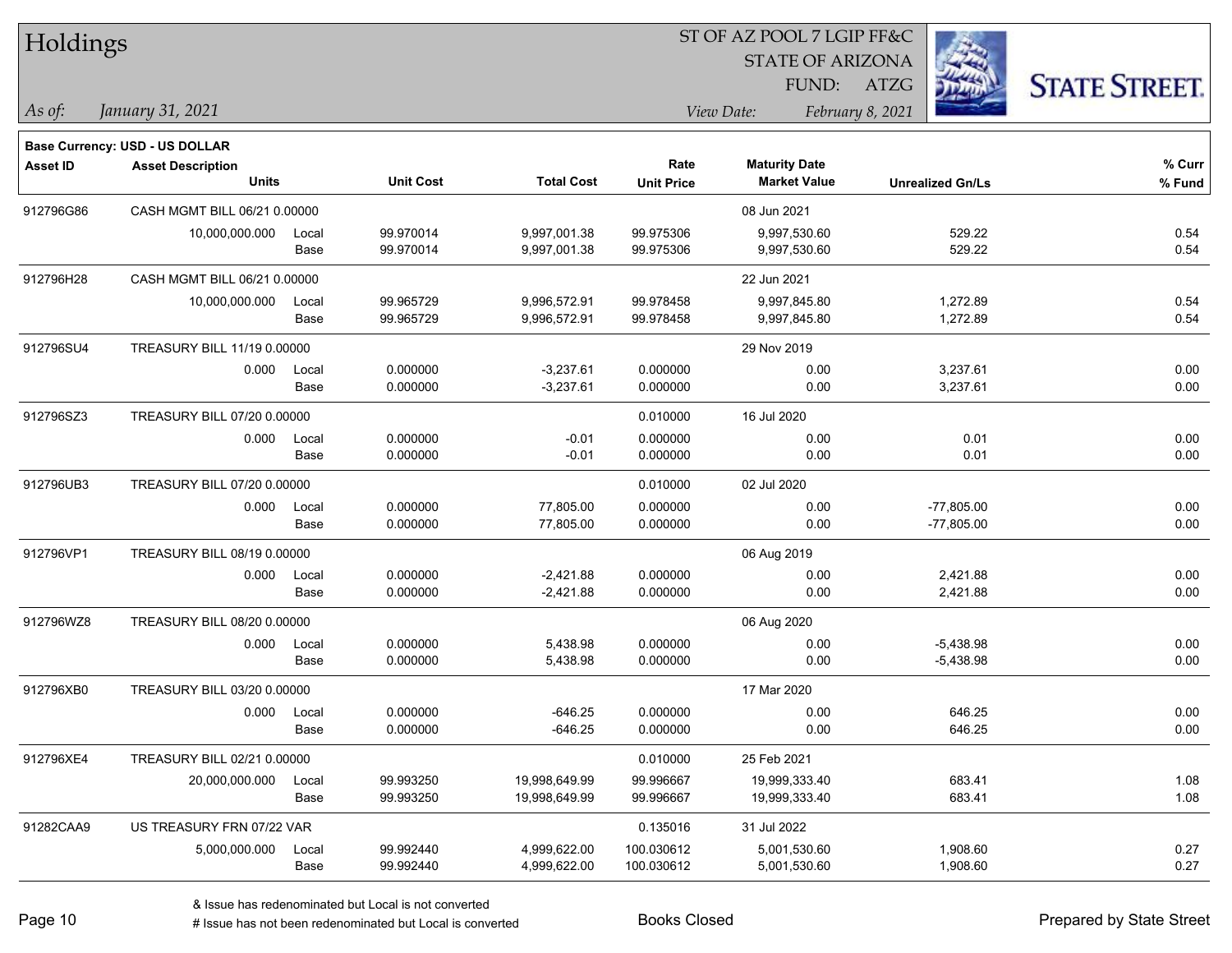| Holdings               |                                |       |                  |                   |                   | ST OF AZ POOL 7 LGIP FF&C |                  |                         |                      |
|------------------------|--------------------------------|-------|------------------|-------------------|-------------------|---------------------------|------------------|-------------------------|----------------------|
|                        |                                |       |                  |                   |                   |                           |                  |                         |                      |
|                        |                                |       |                  |                   |                   | FUND:                     | <b>ATZG</b>      |                         | <b>STATE STREET.</b> |
| $\vert$ As of:         | January 31, 2021               |       |                  |                   |                   | View Date:                | February 8, 2021 |                         |                      |
|                        | Base Currency: USD - US DOLLAR |       |                  |                   |                   |                           |                  |                         |                      |
| Asset ID               | <b>Asset Description</b>       |       |                  |                   | Rate              | <b>Maturity Date</b>      |                  |                         | % Curr               |
|                        | <b>Units</b>                   |       | <b>Unit Cost</b> | <b>Total Cost</b> | <b>Unit Price</b> | <b>Market Value</b>       |                  | <b>Unrealized Gn/Ls</b> | % Fund               |
| 91282CAS0              | US TREASURY FRN 10/22 VAR      |       |                  |                   | 0.135016          | 31 Oct 2022               |                  |                         |                      |
|                        | 5,000,000.000                  | Local | 100.001764       | 5,000,088.20      | 100.031434        | 5,001,571.70              |                  | 1,483.50                | 0.27                 |
|                        |                                | Base  | 100.001764       | 5,000,088.20      | 100.031434        | 5,001,571.70              |                  | 1,483.50                | 0.27                 |
| <b>US DOLLAR Total</b> |                                |       |                  |                   |                   |                           |                  |                         |                      |
|                        | 1,168,000,000.000              | Local |                  | 1,167,902,778.71  |                   | 1,167,872,631.37          |                  | $-30,147.34$            | 63.27                |
|                        |                                | Base  |                  | 1,167,902,778.71  |                   | 1,167,872,631.37          |                  | $-30,147.34$            | 63.27                |
|                        | <b>FIXED INCOME Total</b>      |       |                  |                   |                   |                           |                  |                         |                      |
|                        | 1,168,000,000.000              | Base  |                  | 1,167,902,778.71  |                   | 1,167,872,631.37          |                  | $-30,147.34$            | 63.27                |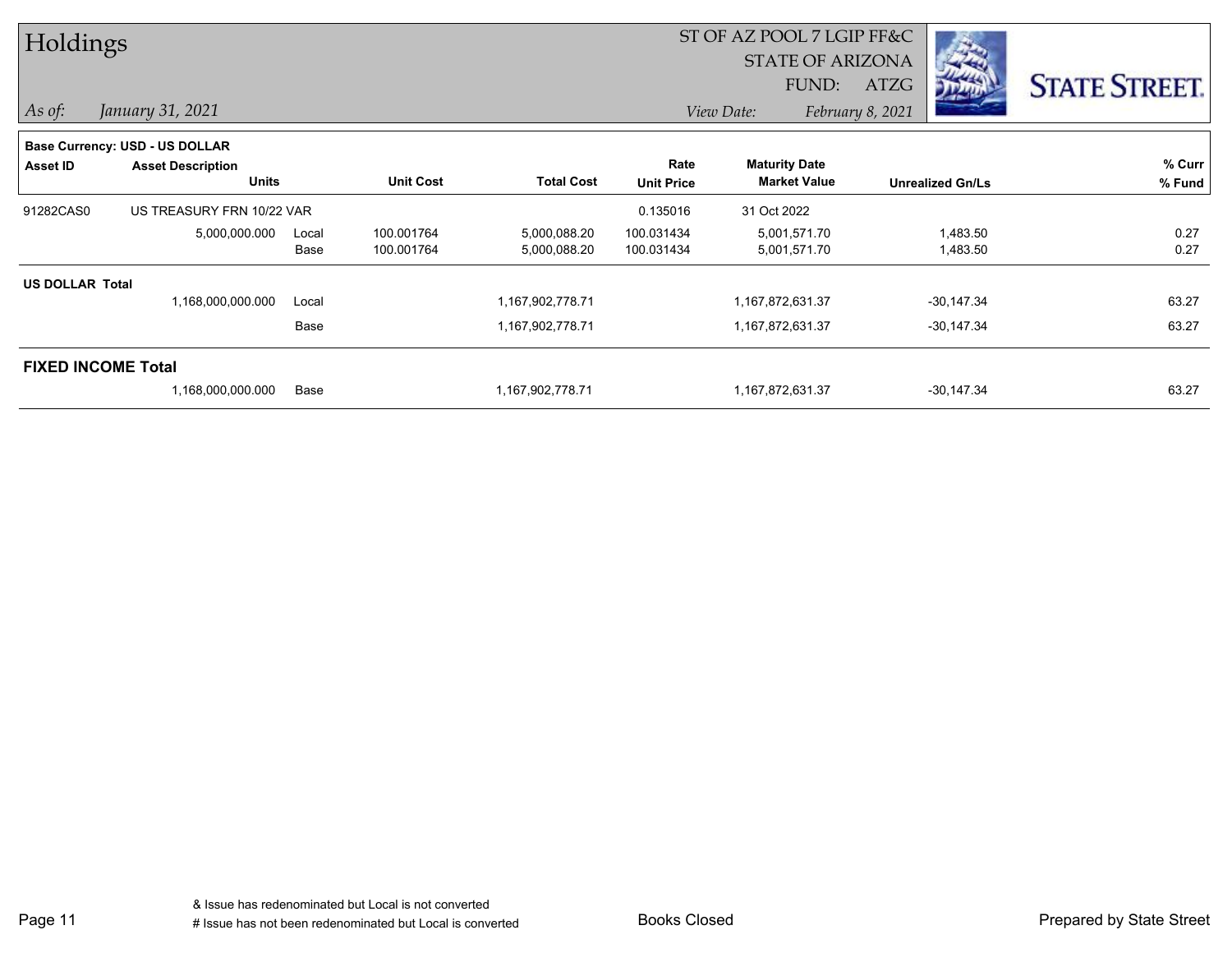| Holdings          |                                                                                   |                  |                   |                           | ST OF AZ POOL 7 LGIP FF&C<br><b>STATE OF ARIZONA</b><br>FUND: | <b>ATZG</b>             |              | <b>STATE STREET.</b> |
|-------------------|-----------------------------------------------------------------------------------|------------------|-------------------|---------------------------|---------------------------------------------------------------|-------------------------|--------------|----------------------|
| $\vert$ As of:    | January 31, 2021                                                                  |                  |                   |                           | View Date:                                                    | February 8, 2021        |              |                      |
| Asset ID          | <b>Base Currency: USD - US DOLLAR</b><br><b>Asset Description</b><br><b>Units</b> | <b>Unit Cost</b> | <b>Total Cost</b> | Rate<br><b>Unit Price</b> | <b>Maturity Date</b><br><b>Market Value</b>                   | <b>Unrealized Gn/Ls</b> |              | % Curr<br>% Fund     |
| <b>FUND Total</b> |                                                                                   |                  |                   |                           |                                                               |                         |              |                      |
|                   | 1,846,050,686.580                                                                 | Base             | 1,845,927,839.26  |                           | 1,845,897,691.92                                              |                         | $-30,147.34$ | 100.00               |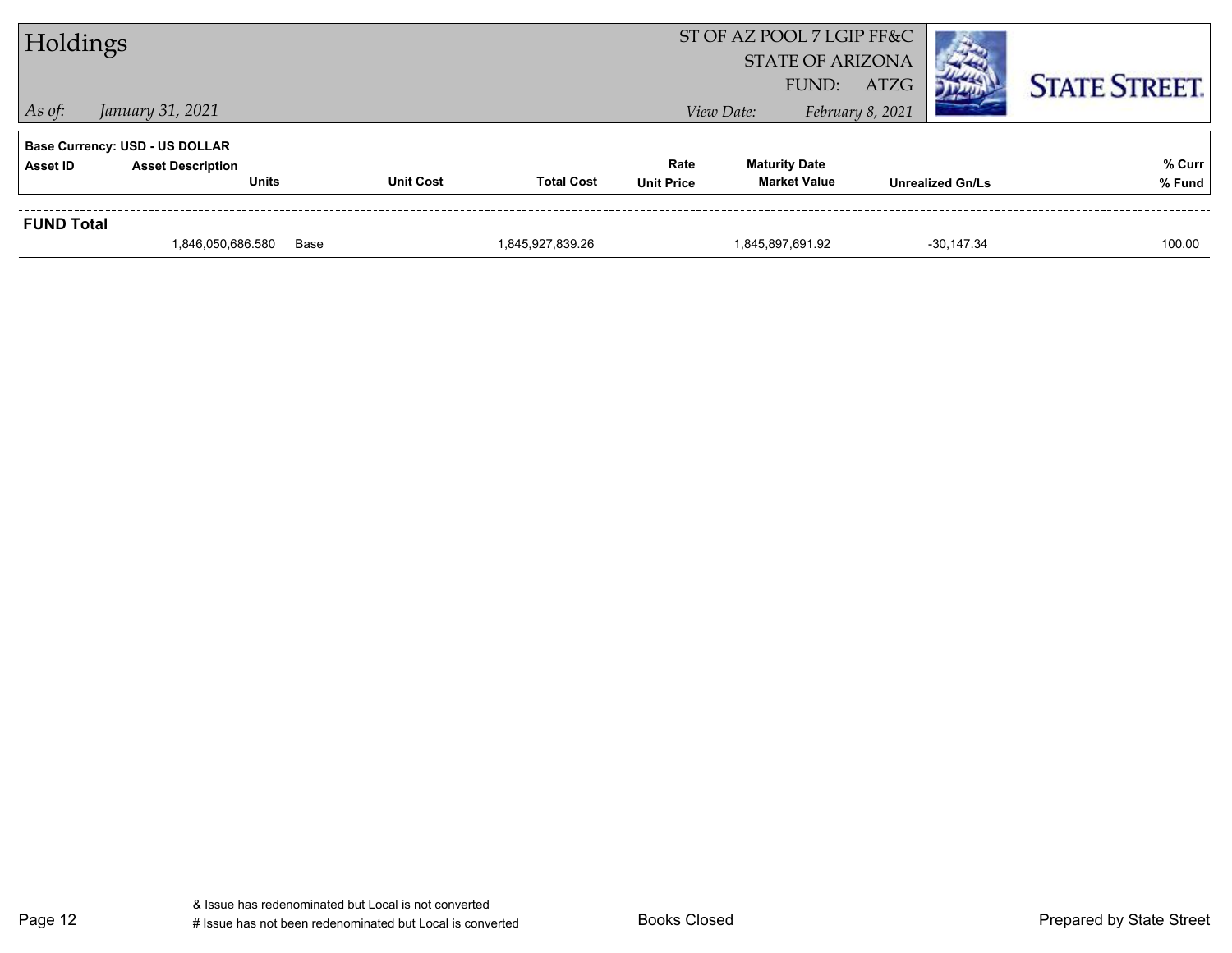## Holdings

## Currency Summary

*As of: January 31, 2021*

## ST OF AZ POOL 7 LGIP FF&C

STATE OF ARIZONA

FUND: ATZG



*View Date:February 8, 2021*

## **Base Currency:USD - US DOLLAR**

|                        | <b>Units</b>      |       | <b>Total Cost</b> | <b>Market Value</b> | % Fund | <b>Unreal Sec Gn/Ls</b> | <b>Unreal Curr Gn/Ls</b> | <b>Total Unreal Gn/Ls</b> |
|------------------------|-------------------|-------|-------------------|---------------------|--------|-------------------------|--------------------------|---------------------------|
| <b>US DOLLAR</b>       |                   |       |                   |                     |        |                         | Exchange Rate:           | 1.000000                  |
| <b>CASH</b>            |                   |       |                   |                     |        |                         |                          |                           |
|                        | $-2,538.290$      | Local | $-2,538.29$       | $-2,538.29$         | 0.00   | 0.00                    |                          | 0.00                      |
|                        |                   | Base  | $-2,538.29$       | $-2,538.29$         | 0.00   | 0.00                    | 0.00                     | 0.00                      |
| <b>CASH EQUIVALENT</b> |                   |       |                   |                     |        |                         |                          |                           |
|                        | 678,053,224.870   | Local | 678,027,598.84    | 678,027,598.84      | 36.73  | 0.00                    |                          | 0.00                      |
|                        |                   | Base  | 678,027,598.84    | 678,027,598.84      | 36.73  | 0.00                    | 0.00                     | 0.00                      |
| <b>FIXED INCOME</b>    |                   |       |                   |                     |        |                         |                          |                           |
|                        | 1,168,000,000.000 | Local | 1,167,902,778.71  | 1,167,872,631.37    | 63.27  | $-30,147.34$            |                          | $-30,147.34$              |
|                        |                   | Base  | 1,167,902,778.71  | 1,167,872,631.37    | 63.27  | $-30,147.34$            | 0.00                     | $-30,147.34$              |
| <b>US DOLLAR Total</b> |                   |       |                   |                     |        |                         |                          |                           |
|                        | 1,846,050,686.580 | Local | 1,845,927,839.26  | 1,845,897,691.92    | 100.00 | $-30,147.34$            |                          | $-30,147.34$              |
|                        |                   | Base  | 1,845,927,839.26  | 1,845,897,691.92    | 100.00 | $-30,147.34$            | 0.00                     | $-30,147.34$              |
| <b>FUND Total</b>      |                   |       |                   |                     |        |                         |                          |                           |
|                        | 1,846,050,686.580 | Base  | 1,845,927,839.26  | 1,845,897,691.92    | 100.00 | $-30,147.34$            | 0.00                     | $-30,147.34$              |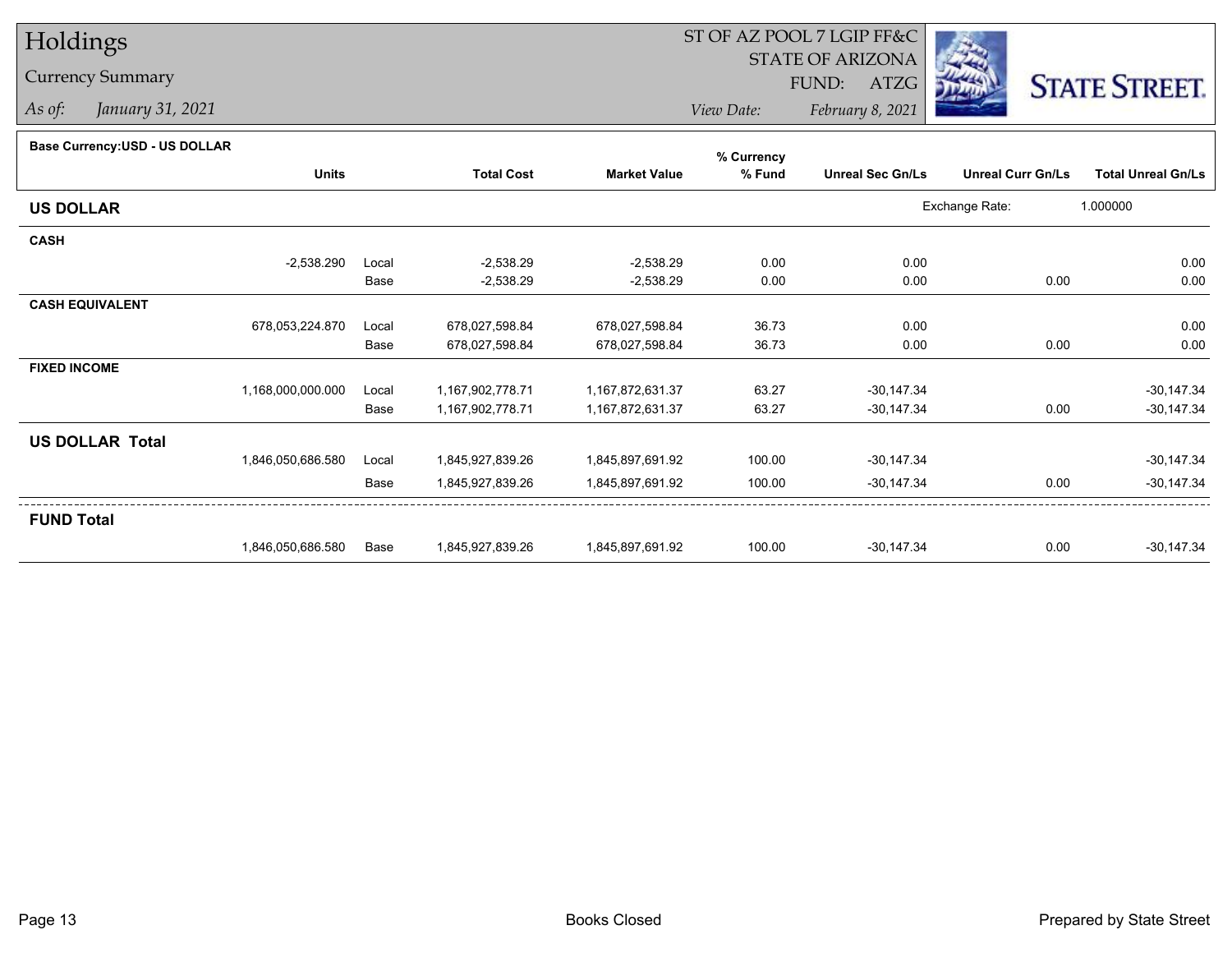| Holdings             |                                |                   |                     | ST OF AZ POOL 7 LGIP FF&C |                         |                          |                           |
|----------------------|--------------------------------|-------------------|---------------------|---------------------------|-------------------------|--------------------------|---------------------------|
|                      |                                |                   |                     |                           | STATE OF ARIZONA        |                          |                           |
| <b>Asset Summary</b> |                                |                   |                     |                           | FUND:<br>ATZG           |                          | <b>STATE STREET.</b>      |
| As of:               | January 31, 2021               |                   |                     | View Date:                | February 8, 2021        |                          |                           |
|                      | Base Currency: USD - US DOLLAR |                   |                     |                           |                         |                          |                           |
|                      | <b>Units</b>                   | <b>Total Cost</b> | <b>Market Value</b> | % Fund                    | <b>Unreal Sec Gn/Ls</b> | <b>Unreal Curr Gn/Ls</b> | <b>Total Unreal Gn/Ls</b> |
| <b>CASH</b>          |                                |                   |                     |                           |                         |                          |                           |
| <b>US DOLLAR</b>     |                                |                   |                     |                           |                         |                          |                           |
|                      | $-2,538.290$                   | $-2,538.29$       | $-2,538.29$         | 0.00                      | 0.00                    | 0.00                     | 0.00                      |
| <b>CASH Total</b>    |                                |                   |                     |                           |                         |                          |                           |
|                      | $-2,538.290$                   | $-2,538.29$       | $-2,538.29$         | 0.00                      | 0.00                    | 0.00                     | 0.00                      |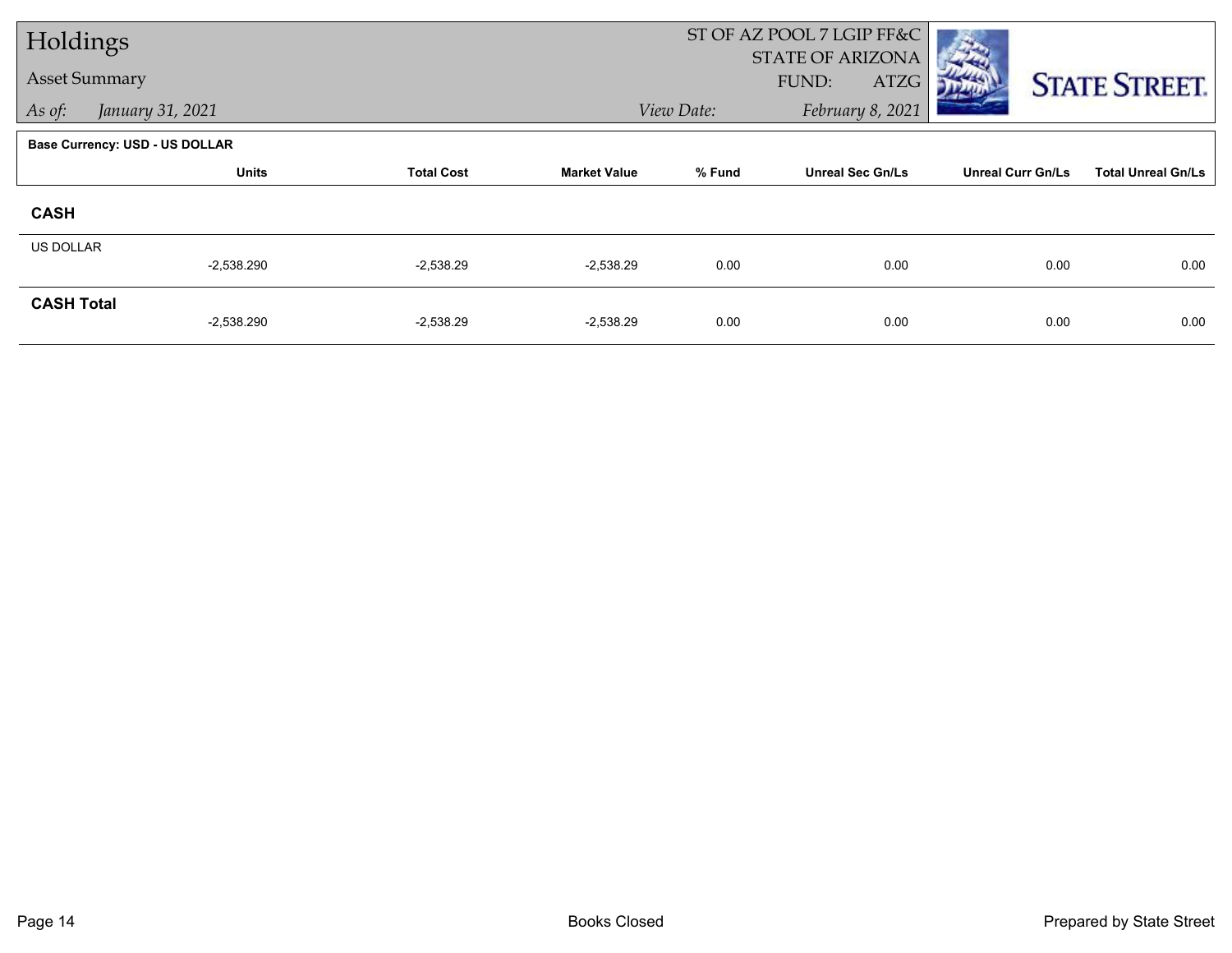| Holdings                              |                 |                   |                     | ST OF AZ POOL 7 LGIP FF&C      |                         |      |                          |      |                           |
|---------------------------------------|-----------------|-------------------|---------------------|--------------------------------|-------------------------|------|--------------------------|------|---------------------------|
|                                       |                 |                   |                     |                                | <b>STATE OF ARIZONA</b> |      |                          |      |                           |
| <b>Asset Summary</b>                  |                 |                   |                     |                                | FUND:                   | ATZG |                          |      | <b>STATE STREET.</b>      |
| January 31, 2021<br>As of:            |                 |                   |                     | February 8, 2021<br>View Date: |                         |      |                          |      |                           |
| <b>Base Currency: USD - US DOLLAR</b> |                 |                   |                     |                                |                         |      |                          |      |                           |
|                                       | <b>Units</b>    | <b>Total Cost</b> | <b>Market Value</b> | % Fund                         | <b>Unreal Sec Gn/Ls</b> |      | <b>Unreal Curr Gn/Ls</b> |      | <b>Total Unreal Gn/Ls</b> |
| <b>CASH EQUIVALENT</b>                |                 |                   |                     |                                |                         |      |                          |      |                           |
| US DOLLAR                             |                 |                   |                     |                                |                         |      |                          |      |                           |
|                                       | 678,053,224.870 | 678,027,598.84    | 678,027,598.84      | 36.73                          |                         | 0.00 |                          | 0.00 | 0.00                      |
| <b>CASH EQUIVALENT Total</b>          |                 |                   |                     |                                |                         |      |                          |      |                           |
|                                       | 678,053,224.870 | 678,027,598.84    | 678,027,598.84      | 36.73                          |                         | 0.00 |                          | 0.00 | 0.00                      |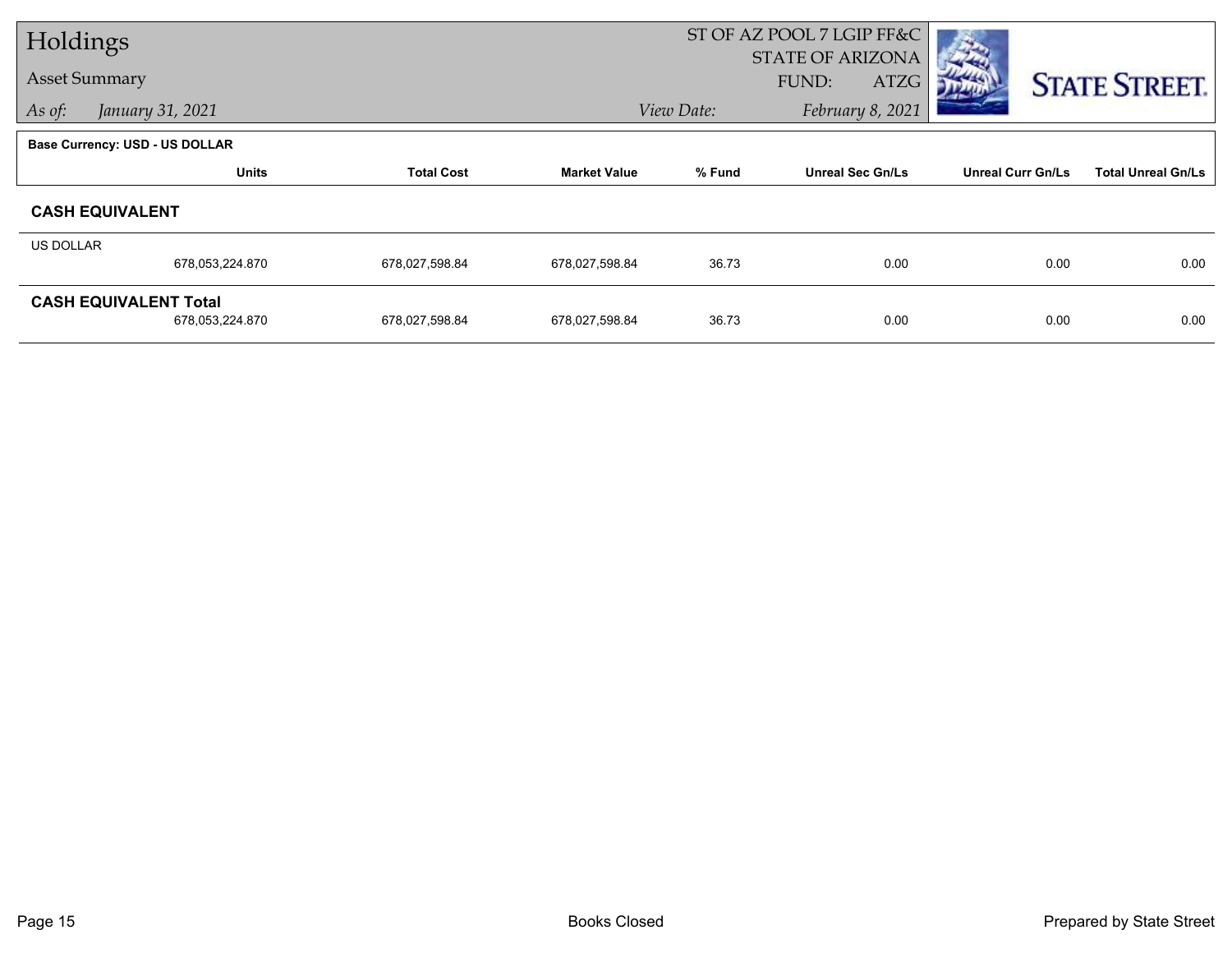| Holdings  |                                |                   |                     |        | ST OF AZ POOL 7 LGIP FF&C |                          |                           |
|-----------|--------------------------------|-------------------|---------------------|--------|---------------------------|--------------------------|---------------------------|
|           |                                |                   |                     |        | STATE OF ARIZONA          |                          |                           |
|           | <b>Asset Summary</b>           |                   |                     |        | FUND:<br>ATZG             |                          | <b>STATE STREET.</b>      |
| As of:    | View Date:<br>January 31, 2021 |                   |                     |        | February 8, 2021          |                          |                           |
|           | Base Currency: USD - US DOLLAR |                   |                     |        |                           |                          |                           |
|           | <b>Units</b>                   | <b>Total Cost</b> | <b>Market Value</b> | % Fund | <b>Unreal Sec Gn/Ls</b>   | <b>Unreal Curr Gn/Ls</b> | <b>Total Unreal Gn/Ls</b> |
|           | <b>FIXED INCOME</b>            |                   |                     |        |                           |                          |                           |
| US DOLLAR |                                |                   |                     |        |                           |                          |                           |
|           | 1,168,000,000.000              | 1,167,902,778.71  | 1,167,872,631.37    | 63.27  | $-30,147.34$              | 0.00                     | $-30,147.34$              |
|           | <b>FIXED INCOME Total</b>      |                   |                     |        |                           |                          |                           |
|           | 1,168,000,000.000              | 1,167,902,778.71  | 1,167,872,631.37    | 63.27  | $-30,147.34$              | 0.00                     | $-30,147.34$              |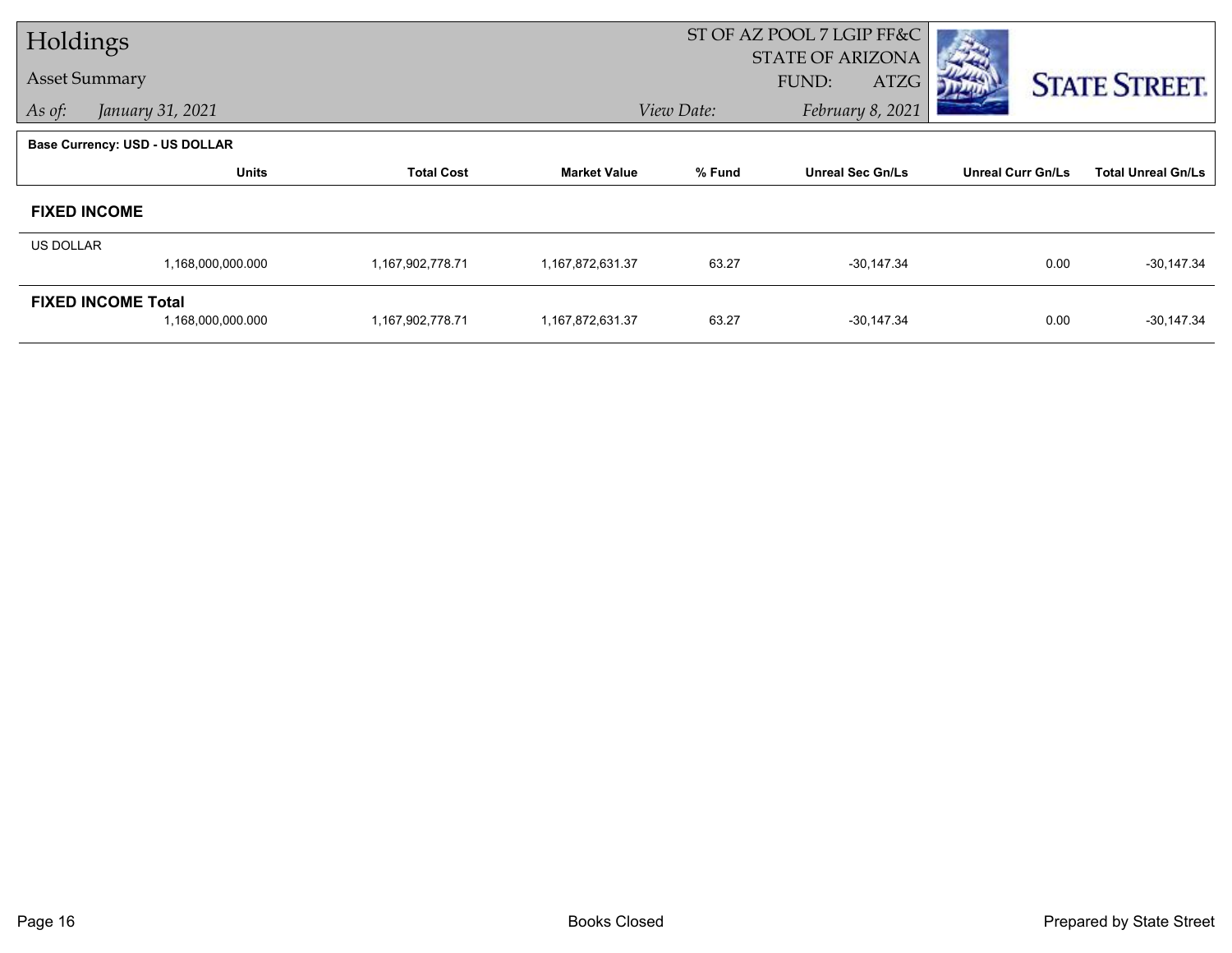| Holdings             |                                       |                  |                     |                      | ST OF AZ POOL 7 LGIP FF&C |                          |                           |
|----------------------|---------------------------------------|------------------|---------------------|----------------------|---------------------------|--------------------------|---------------------------|
| <b>Asset Summary</b> |                                       |                  |                     |                      | <b>STATE OF ARIZONA</b>   |                          |                           |
|                      |                                       |                  |                     | <b>ATZG</b><br>FUND: |                           |                          | <b>STATE STREET.</b>      |
|                      | January 31, 2021<br>As of:            |                  |                     | View Date:           | February 8, 2021          |                          |                           |
|                      | <b>Base Currency: USD - US DOLLAR</b> |                  |                     |                      |                           |                          |                           |
|                      | <b>Units</b><br><b>Total Cost</b>     |                  | <b>Market Value</b> | % Fund               | <b>Unreal Sec Gn/Ls</b>   | <b>Unreal Curr Gn/Ls</b> | <b>Total Unreal Gn/Ls</b> |
| <b>FUND Total</b>    |                                       |                  |                     |                      |                           |                          |                           |
|                      | 1,846,050,686.580                     | 1.845.927.839.26 | 1.845.897.691.92    | 100.00               | $-30.147.34$              | 0.00                     | $-30,147.34$              |